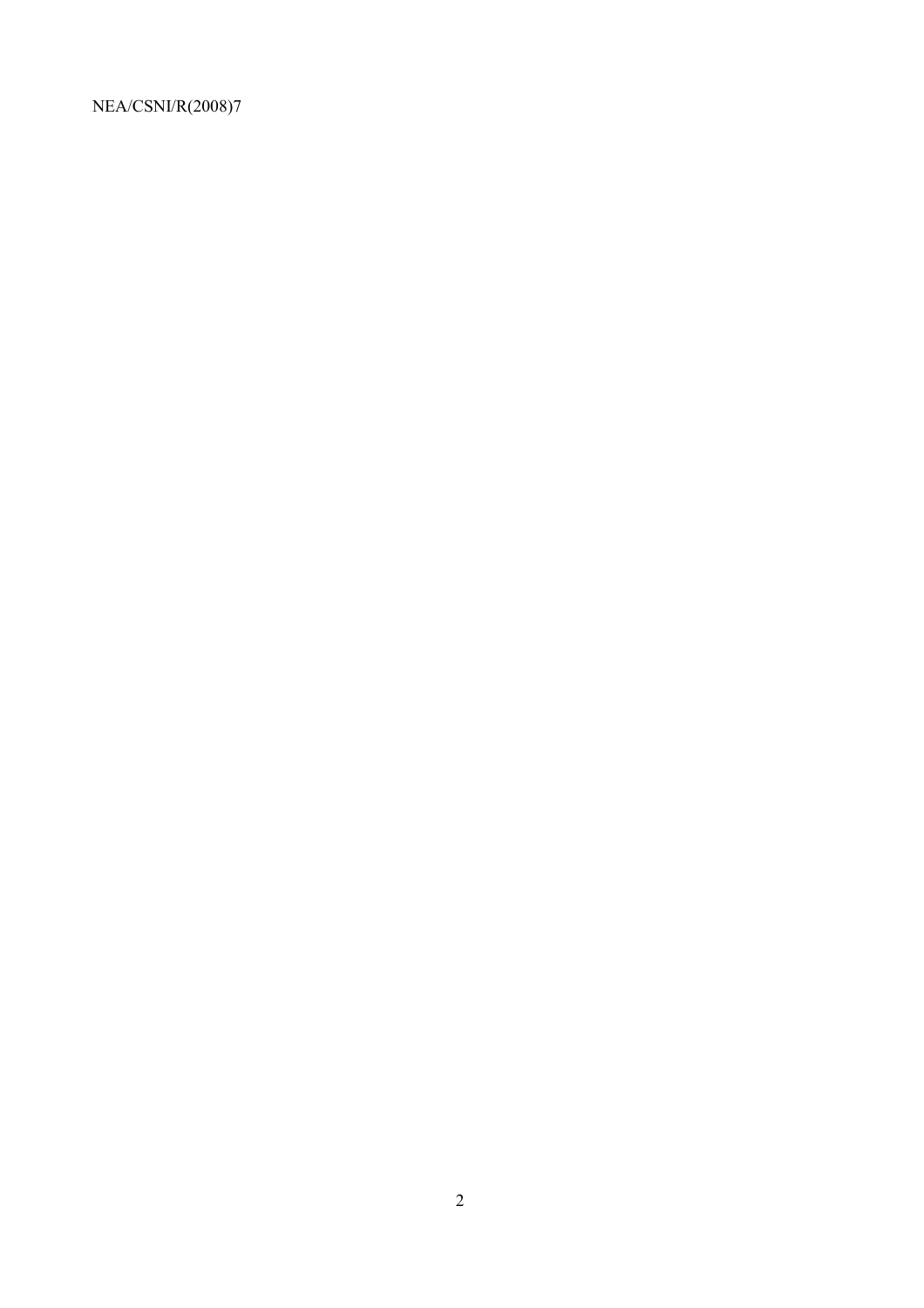### **ORGANISATION FOR ECONOMIC CO-OPERATION AND DEVELOPMENT**

 The OECD is a unique forum where the governments of 30 democracies work together to address the economic, social and environmental challenges of globalisation. The OECD is also at the forefront of efforts to understand and to help governments respond to new developments and concerns, such as corporate governance, the information economy and the challenges of an ageing population. The Organisation provides a setting where governments can compare policy experiences, seek answers to common problems, identify good practice and work to co-ordinate domestic and international policies.

 The OECD member countries are: Australia, Austria, Belgium, Canada, the Czech Republic, Denmark, Finland, France, Germany, Greece, Hungary, Iceland, Ireland, Italy, Japan, Korea, Luxembourg, Mexico, the Netherlands, New Zealand, Norway, Poland, Portugal, the Slovak Republic, Spain, Sweden, Switzerland, Turkey, the United Kingdom and the United States. The Commission of the European Communities takes part in the work of the OECD.

 OECD Publishing disseminates widely the results of the Organisation's statistics gathering and research on economic, social and environmental issues, as well as the conventions, guidelines and standards agreed by its members.

*\* \* \** 

 *This work is published on the responsibility of the Secretary-General of the OECD. The opinions expressed and arguments employed herein do not necessarily reflect the official views of the Organisation or of the governments of its member countries.* 

### **NUCLEAR ENERGY AGENCY**

The OECD Nuclear Energy Agency (NEA) was established on 1<sup>st</sup> February 1958 under the name of the OEEC European Nuclear Energy Agency. It received its present designation on 20<sup>th</sup> April 1972, when Japan became its first non-European full member. NEA membership today consists of 28 OECD member countries: Australia, Austria, Belgium, Canada, the Czech Republic, Denmark, Finland, France, Germany, Greece, Hungary, Iceland, Ireland, Italy, Japan, Luxembourg, Mexico, the Netherlands, Norway, Portugal, Republic of Korea, the Slovak Republic, Spain, Sweden, Switzerland, Turkey, the United Kingdom and the United States. The Commission of the European Communities also takes part in the work of the Agency.

The mission of the NEA is:

- − to assist its member countries in maintaining and further developing, through international co-operation, the scientific, technological and legal bases required for a safe, environmentally friendly and economical use of nuclear energy for peaceful purposes, as well as
- − to provide authoritative assessments and to forge common understandings on key issues, as input to government decisions on nuclear energy policy and to broader OECD policy analyses in areas such as energy and sustainable development.

 Specific areas of competence of the NEA include safety and regulation of nuclear activities, radioactive waste management, radiological protection, nuclear science, economic and technical analyses of the nuclear fuel cycle, nuclear law and liability, and public information. The NEA Data Bank provides nuclear data and computer program services for participating countries.

 In these and related tasks, the NEA works in close collaboration with the International Atomic Energy Agency in Vienna, with which it has a Co-operation Agreement, as well as with other international organisations in the nuclear field.

### *©* **OECD 2008**

No reproduction, copy, transmission or translation of this publication may be made without written permission. Applications should be sent to OECD Publishing: *rights@oecd.org* or by fax (+33-1) 45 24 99 30. Permission to photocopy a portion of this work should be addressed to the Centre Français d'exploitation du droit de Copie (CFC), 20 rue des Grands-Augustins, 75006 Paris, France, fax (+33-1) 46 34 67 19, (*contact@cfcopies.com*) or (for US only) to Copyright Clearance Center (CCC), 222-Rosewood Drive Danvers, MA 01923, USA, fax +1 978 646 8600, *info@copyright.com.*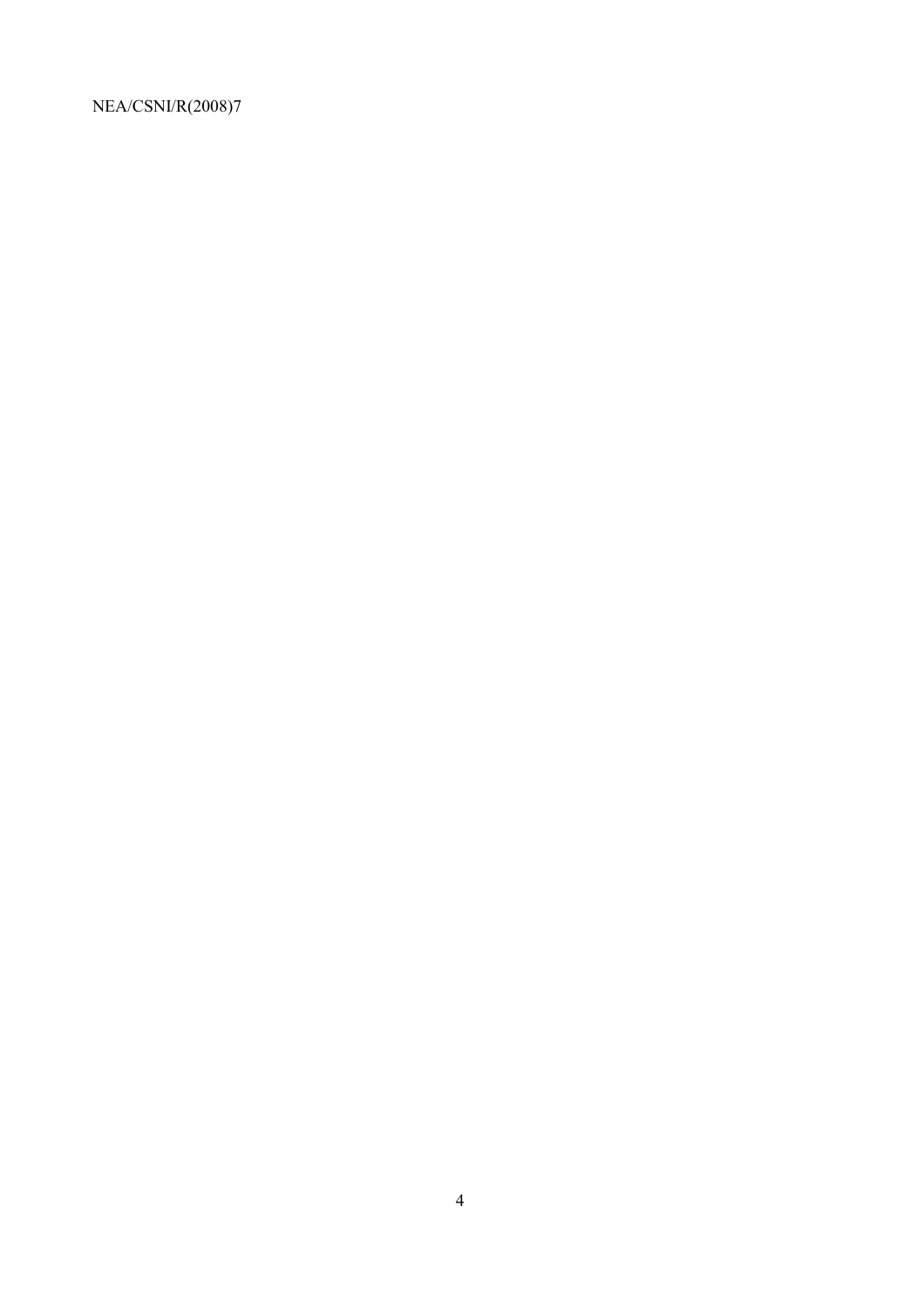# **COMMITTEE ON THE SAFETY OF NUCLEAR INSTALLATIONS**

The NEA Committee on the Safety of Nuclear Installations (CSNI) is an international committee made up of senior scientists and engineers, with broad responsibilities for safety technology and research programmes, and representatives from regulatory authorities. It was set up in 1973 to develop and co-ordinate the activities of the NEA concerning the technical aspects of the design, construction and operation of nuclear installations insofar as they affect the safety of such installations.

The committee's purpose is to foster international co-operation in nuclear safety amongst the OECD member countries. The CSNI's main tasks are to exchange technical information and to promote collaboration between research, development, engineering and regulatory organisations; to review operating experience and the state of knowledge on selected topics of nuclear safety technology and safety assessment; to initiate and conduct programmes to overcome discrepancies, develop improvements and research consensus on technical issues; to promote the coordination of work that serve maintaining competence in the nuclear safety matters, including the establishment of joint undertakings.

The committee shall focus primarily on existing power reactors and other nuclear installations; it shall also consider the safety implications of scientific and technical developments of new reactor designs.

In implementing its programme, the CSNI establishes co-operative mechanisms with NEA's Committee on Nuclear Regulatory Activities (CNRA) responsible for the program of the Agency concerning the regulation, licensing and inspection of nuclear installations with regard to safety. It also co-operates with NEA's Committee on Radiation Protection and Public Health (CRPPH), NEA's Radioactive Waste Management Committee (RWMC) and NEA's Nuclear Science Committee (NSC) on matters of common interest.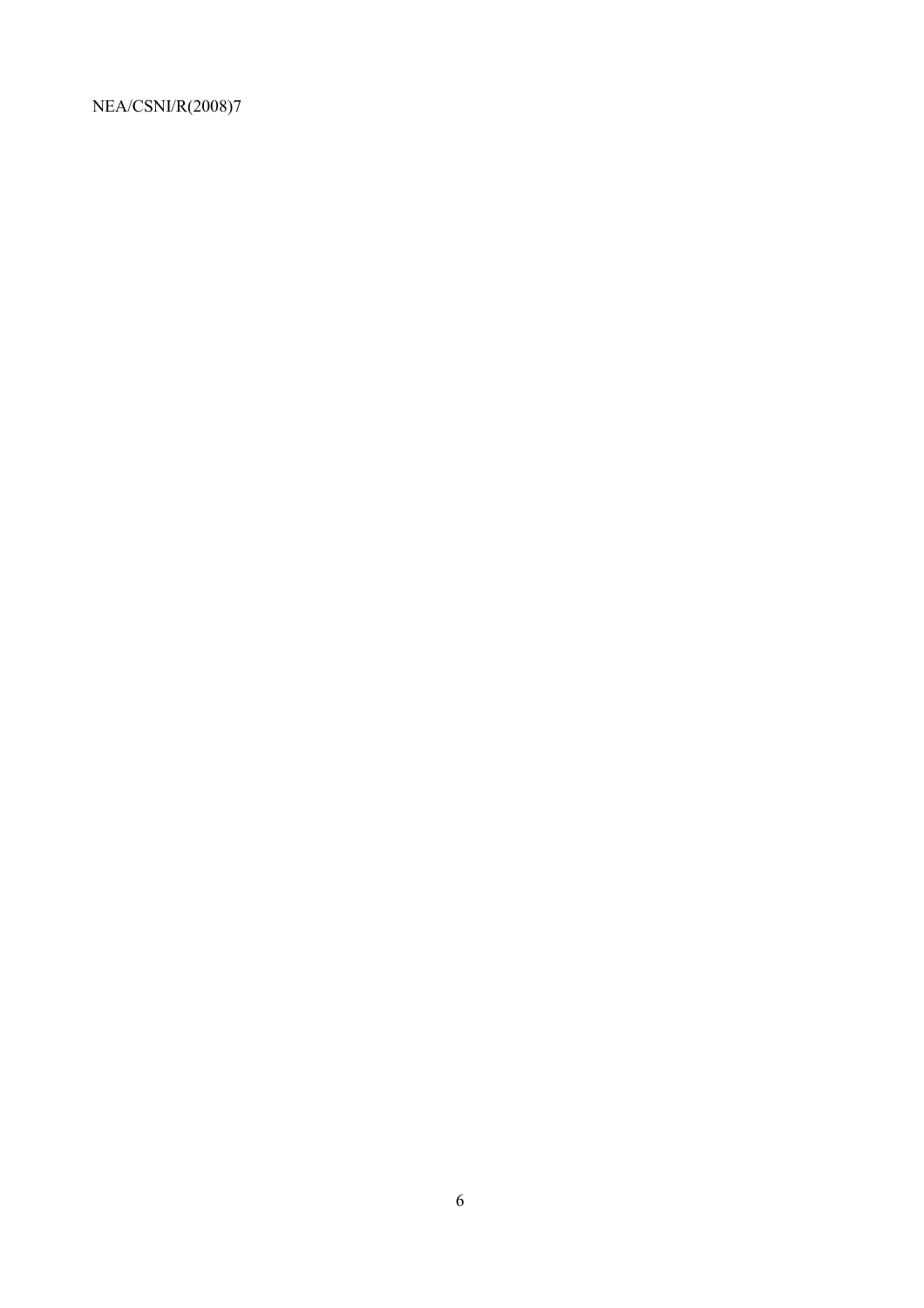### **FOREWORD**

The Committee on the Safety of Nuclear Installations (CSNI) Working Group on Integrity and Ageing of Components and Structures (IAGE) has as a general mandate to advance the current understanding of those aspects relevant to ensuring the integrity of structures, systems and components, to provide for guidance in choosing the optimal ways of dealing with challenges to the integrity of operating as well as new nuclear power plants, and to make use of an integrated approach to design, safety and plant life management.

The Working Group has three subgroups dealing with (a) integrity and ageing of metal structures and components, (b) integrity and ageing of concrete structures, and (c) seismic behaviour of components and structures.

The Seismic sub-group was set up in 1996, and that time the first task was to propose an action plan to the CSNI detailing key seismic issues considered important. The plan recommended the topics and content of the three ground motion related workshops. In addition to reviewing and documenting the state of knowledge of seismic ground motion, the Seismic sub-group was concerned about the intellectual gap that existed between earth scientists and engineers. Thus, a second primary objective of the workshops, in particular, and the subgroup activities, in general, was to improve the synergy between the two groups.

The three OCED/NEA workshops were conducted between November 1999 and November 2004. This report summarises the main findings and conclusions of the workshops and extracts the seismic information most relevant to current nuclear practice.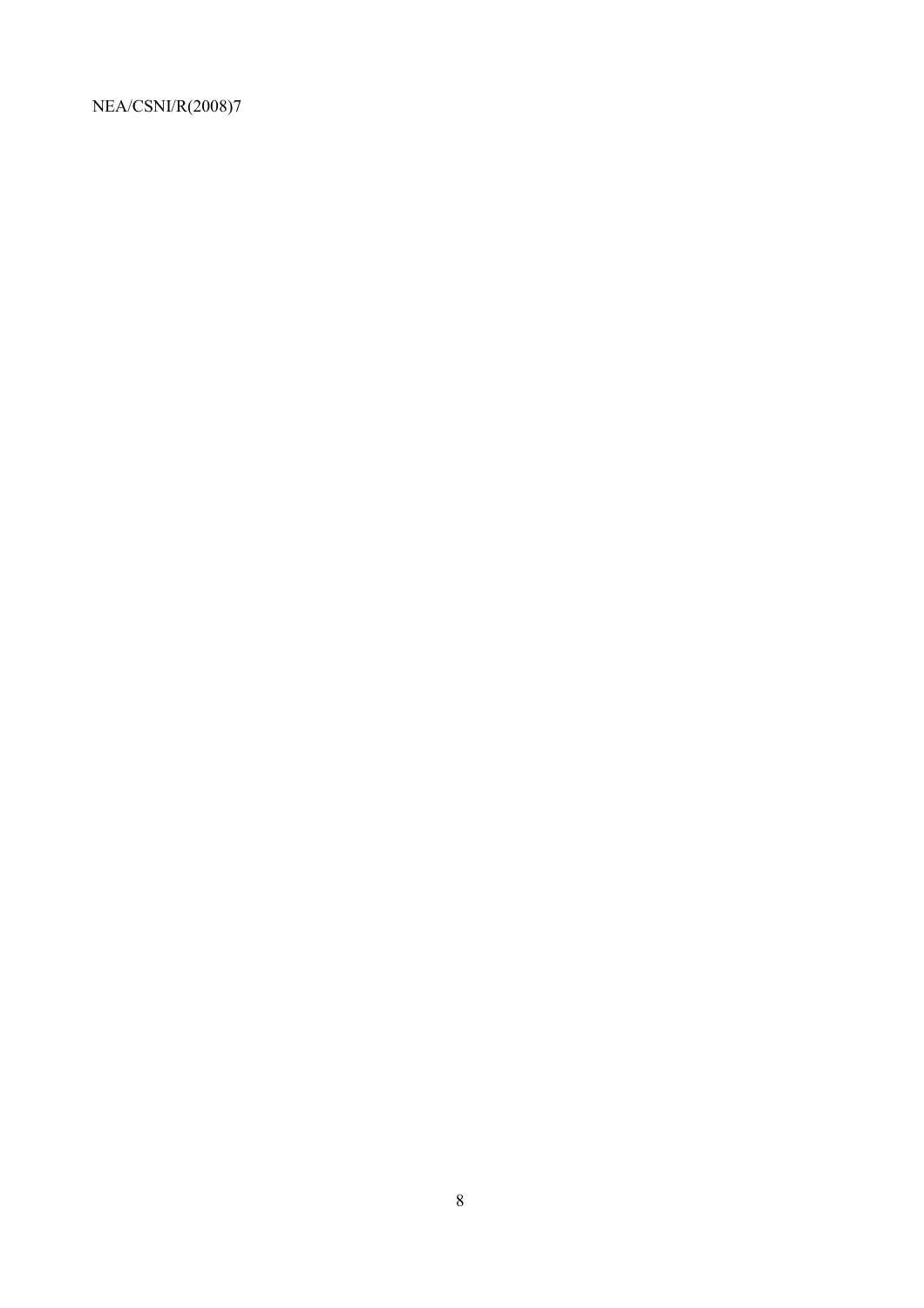### **ACKNOWLEDGEMENTS**

Gratitude is expressed to the USNRC, especially to Dr. Andrew J. Murphy, who made it possible for Dr. Nikolaos Simos and Dr. Charles Hofmayer with Brookhaven National Laboratory to be the assemblers of the information and preparing the report.

Special thanks to the Organising Committees and Chairpersons of the three workshops and all the participants and Seismic Sub-group Member Countries who contributed to the workshops and the proceedings.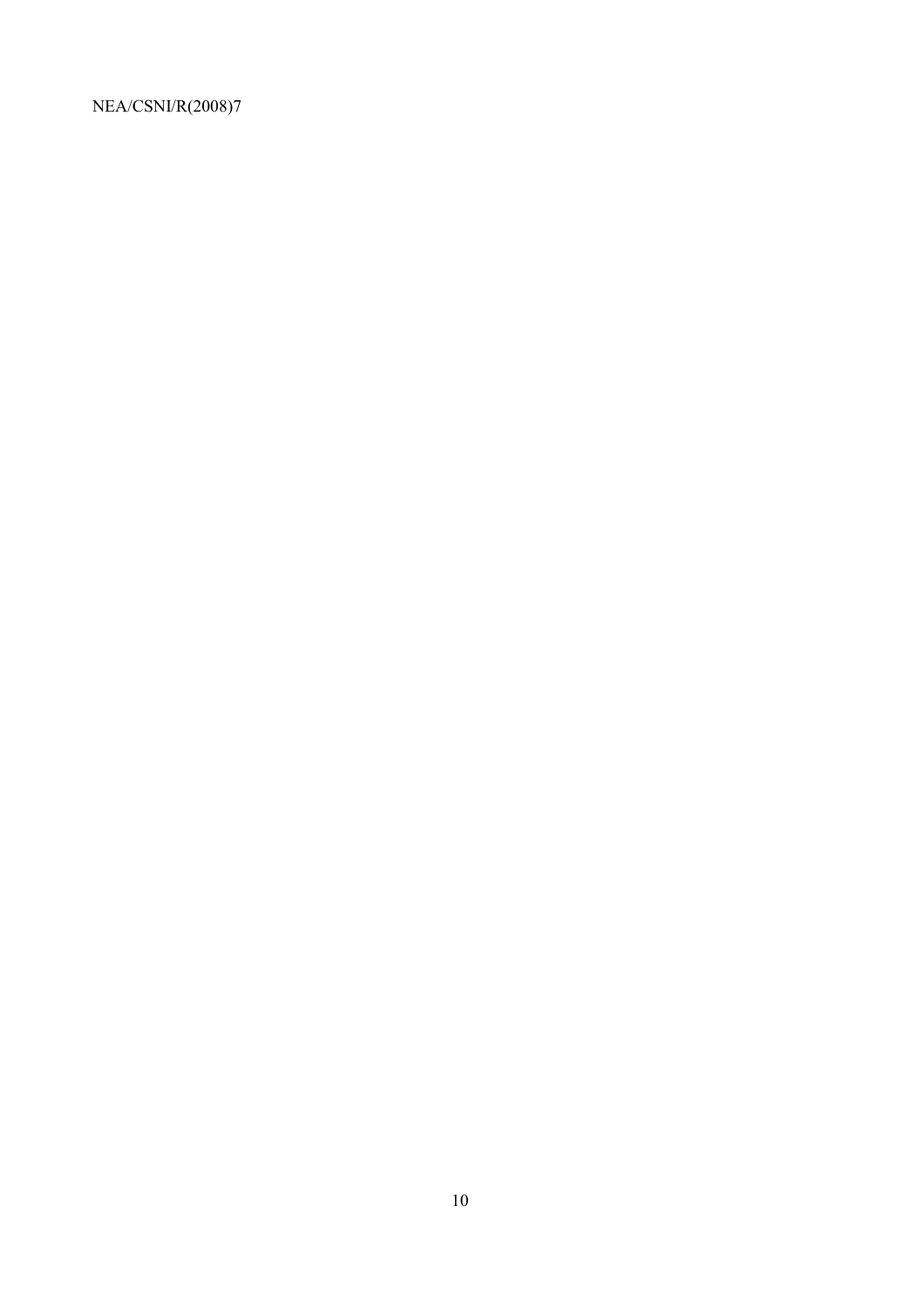# **TABLE OF CONTENTS**

| 1.             |  |
|----------------|--|
| 2.             |  |
| 3 <sub>1</sub> |  |
| 4.             |  |
| 5.             |  |
| 6.             |  |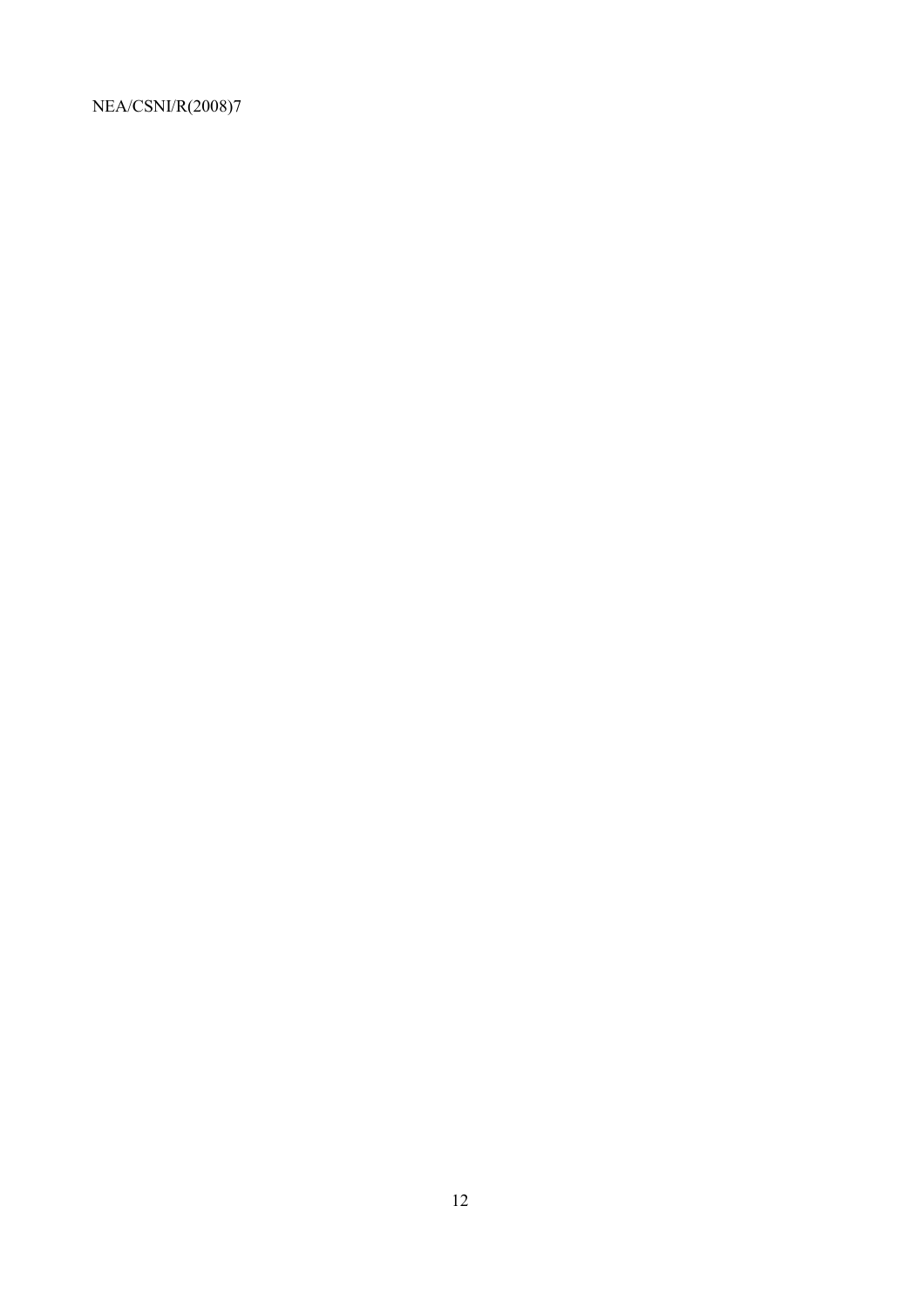### **EXECUTIVE SUMMARY**

This report summarises the findings of the three OECD/NEA workshops, developed by the Seismic Subgroup of the Working Group of the Integrity and Ageing of Components and Structures. The workshops were conducted between November 1999 and November 2004 and focused on the progress in the fields of: (a) seismic input characterisation, (b) the relation between recent seismological data and seismic engineering, and (c) the enhancement of seismic motions used in nuclear design by the findings of most recent geological studies. The primary goal of this Summary Report is to extract from the wealth of information presented and discussed during the three workshops the seismic information most relevant to current nuclear practice and, thus, the positions/recommended to a national regulatory body such as the U. S. Nuclear Regulatory Commission (USNRC). This information will be viewed on the bases of: (a) it's potential in challenging the current practice and understanding of the earthquake input side of the safety equation, and (b) its contribution towards the ever refined nuclear codes and practices from a regulatory standpoint.

The first of three workshops, hosted by the USNRC and held in 1999 at Brookhaven National Laboratory (BNL) focused its attention on the engineering characterisation of the seismic input and in particular on the aspects that influence the establishment of an appropriate input at a given site. These included: (a) understanding of the seismological parameters associated with a site or a region including elements of probabilistic hazard analysis as well as applicability and maturity of numerical techniques that help bridge the gap in regions of limited data or low seismicity, (b) the dominant effect of the local site conditions on the determination of the seismic input and in particular the correlation between the site effects from rock sites or regions to those of soil sites, and (c) characterisation of the seismic input at a site both from deterministic and probabilistic standpoints including attempts to validate the assumptions used to characterise seismic inputs through simulation of observations on actual structures. A key element of the proceedings of the first workshop was the regulatory view on the enhanced understanding in the above three areas and the way this will, or should, influence the revision of standards.

The second workshop hosted by the Turkiye Atom Enerjisi Kurumu, TAEK (Turkish Atomic Energy Agency) and held in Istanbul, Turkey in 2002, focused attention on the link between seismic data and earthquake engineering and analysis procedures used to evaluate the response of nuclear structures. The delineation of recorded data with the help of seismologists and the extraction of the dominant features that will feed/support the engineering analysis of a local site that includes a nuclear structure of interest were key elements of the proceedings. Special attention was given to a class of earthquakes, Near-Field Earthquakes (NFEs) that continue to puzzle the earthquake community for its wide variability in damage effects on structures. The understanding of the underlying mechanisms for these earthquakes that have generally been excluded from rigorous analysis or even consideration by the regulatory codes on the basis of low magnitude was considered important and recommendations for further study on this topic were made. Emphasis was also placed on the applicability or direct use of seismic motions generated by the seismological side of the equation in estimating structural damage and on the potential for incorporating such approach into regulatory safety guides.

The third workshop, hosted by the Japanese National Research Institute for Earth Sciences and Disaster Prevention (NIED), was held at NIED in Tsukuba, Japan in 2004. While the different aspects and focus areas of the two previous workshops were still discussed, at this workshop attention was placed on the most recent deep geological studies of source characterisation, fault structure and fault capability, and the way the recent findings influence the definition of seismic input. Particular attention was paid to the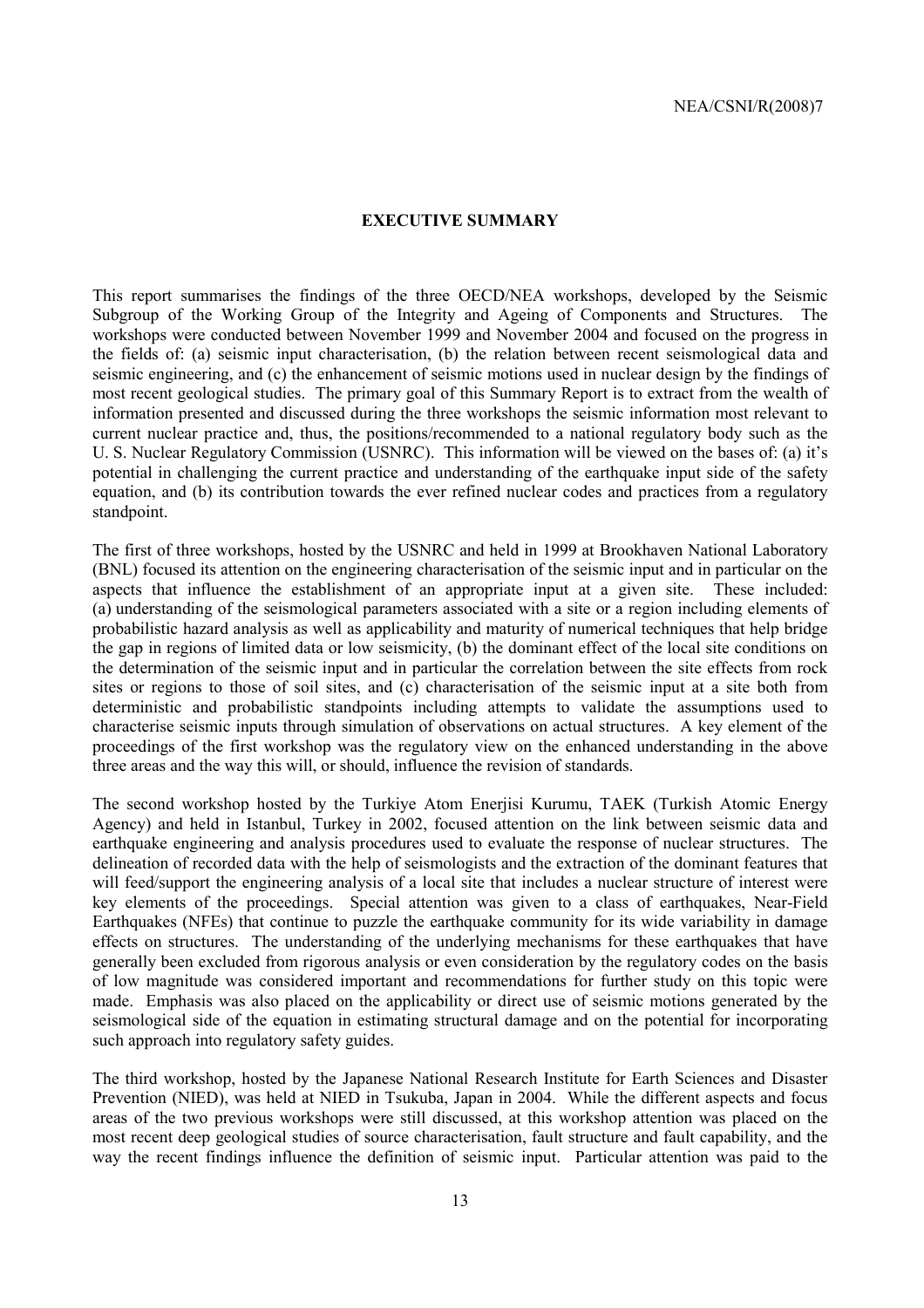characterisation of asperities and especially to ways of establishing the link between asperities and strong motions. The need for deep borehole research, including technical guidelines for optimisation of such undertaking, was emphasised during the proceedings. To address the current state of nuclear engineering practice and its emphasis on facility seismic re-evaluation, the workshop also focused on the regulatory aspects of the most recent developments in geophysical research including elements of probabilistic seismic hazard analysis and treatment of uncertainties. Recent advances in earthquake engineering analysis of structures, both experimental and numerical, and the potential for adopting non-linear considerations in the future design were explored.

In this report, the thrusts and findings of each workshop will be summarised separately and presented in different chapters. However, since several key elements were common to all three workshops (such as regulatory considerations of scientific progress in the different fields and implications on earthquake engineering design practice) a section will be dedicated in addressing the progress in these fields over the time span of the three workshops.

The last section of this report summarises the regulatory impact of these complimentary seismic fields based on the progress and new findings. In particular, the need for an enhanced role for probabilistic models and methods within the framework of regulatory guidelines is discussed. Also, discussed is the potential for allowing non-linearities to be considered in nuclear seismic design by relying on complex, three-dimensional modelling capabilities and analysis aided by increased computing capacity. Further, the need for large-scale experimental and field studies that provide a common platform for seismologists and earthquake engineers to address seismic problems affecting nuclear facilities is addressed.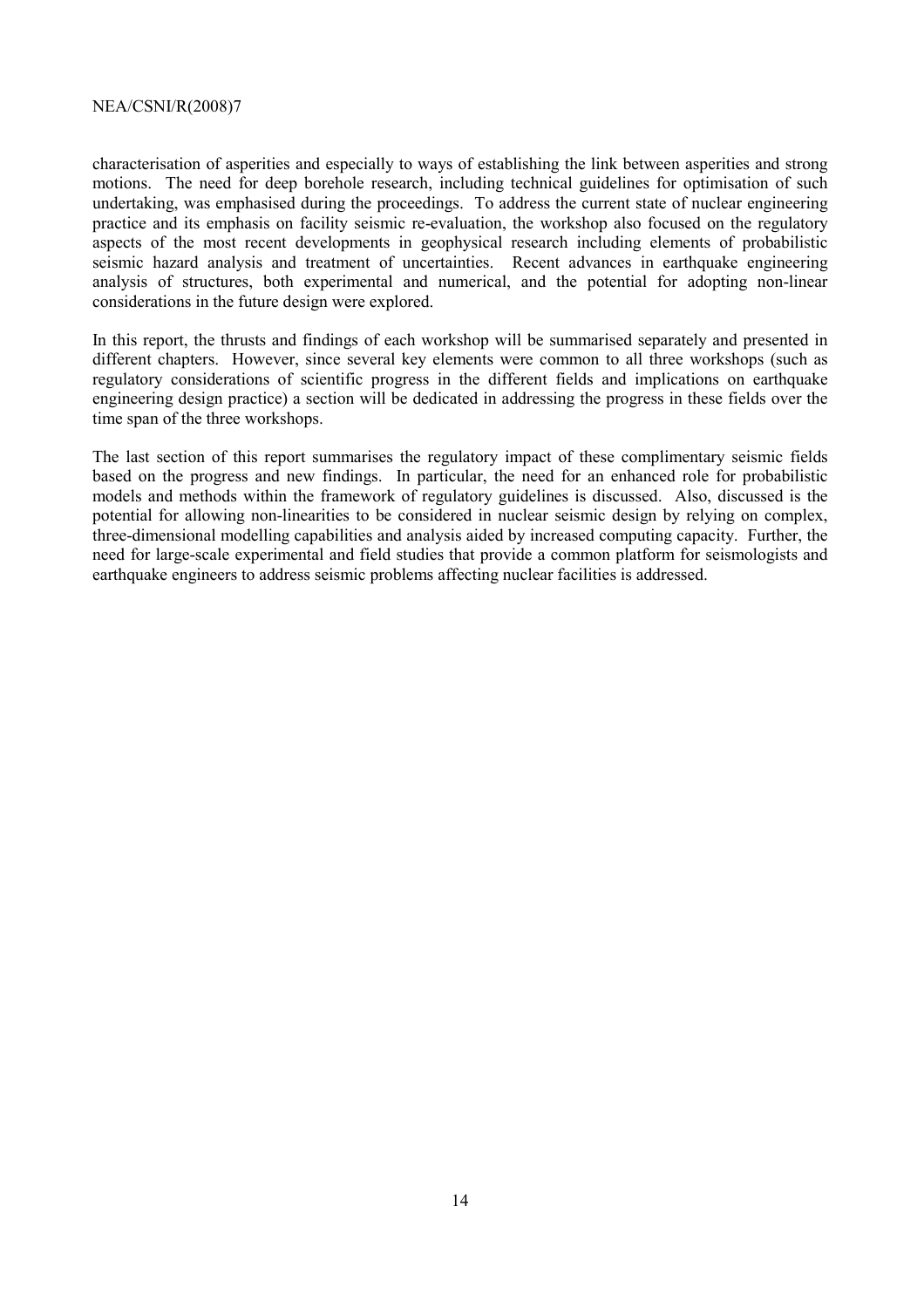### **1. INTRODUCTION**

A series of three international Workshops were held between 1999 and 2004 to bring together the advancements in seismology and earthquake engineering that have been realised in recent years in a forum where the link between the two complimentary aspects of the seismic issue could be established for better defining seismic hazard and seismic input to a real facility. These workshops attempted to closely examine and discuss progress in three key areas that potentially have the most influence in the field of seismic safety of nuclear installations, namely: (1) the engineering characterisation of seismic input, (2) the relation between seismological data and seismic engineering, and (3) the incorporation of most recent data from geological/geophysical studies into the determination of seismic input motions for nuclear facilities. While each workshop had a clearly defined main thrust and seismic topic, inevitably, because of the close connection between the various fields, several important topics were common to all three workshops. Primarily these common topics addressed the regulatory implications and the current seismic engineering practice.

The first workshop was organised by the U.S. Nuclear Regulatory Commission (USNRC) and held by Brookhaven National Laboratory (BNL) in November 1999 [Ref. 1]. The primary objective of the workshop was the engineering characterisation of the seismic input based on new seismological models. These models attempt to re-examine the seismic hazards at nuclear plant sites on the basis of: (a) detailed assessment of fault systems and their capabilities, (b) improved models of seismic spectra generation especially for regions of low seismicity by relying on information from earthquake-rich regions, (c) implementation of uncertainties in source characterisation and propagation, and (d) earthquake observations. The trend of seismic input characterisation seen at the time in the US, Japan and Europe were presented through the contents of this section of the proceedings. Along with the seismological considerations, the contribution of site characteristics and site response toward the determination of the appropriate seismic input at a given nuclear facility was discussed. Specifically, site response evaluations based on observed data from various tests sites with down-hole seismic array data were presented as well as observations of local amplification effects during actual earthquakes. The validity of simulation models for site response and motion amplification was tested against the actual earthquake data and the test site data. These efforts provided a glimpse of the maturity and capability of the seismic simulation field that is linked to the engineering rather than just "seismological" characterisation of the seismic input. In addition, research studies estimating site response factors, establishing the relation between uniform hazard response spectra on soil and on rock in assessing site-specific response and the motions in deep soil sites due to near-by earthquakes contributed to the establishment of the current state (at the time) of site response. The trend of incorporating non-linear effects in assessing site response, either from soil characterisation and its liquefaction potential or from source and wave propagation characteristics, was also presented. While the seismological and site response considerations provided the state and maturity of these two important fields towards the characterisation of input motion, the "engineering" characterisation of ground motion formed the primary thrust of the proceedings. This section included both deterministic and probabilistic characterisation of ground motions as considerations of risk-consistent spectra. Worth mentioning is the initiation of discussion about near-field earthquakes and its implication on the seismic design practices. As will be discussed later in the report, "near-field" earthquakes have been generally ignored by seismic codes and practices due to their low magnitude (< 5.5 M). The regulatory considerations, i.e., position of entities like the International Atomic Energy Agency (IAEA) and USNRC on the developments in the areas covered by the workshop and the potential adoption of findings into the regulations, were discussed by focussing on the fact that revisions to the regulations and standards need to be adopted to accommodate re-evaluation of existing nuclear plants or siting of new ones. This need stems from the better understanding of the mechanisms, the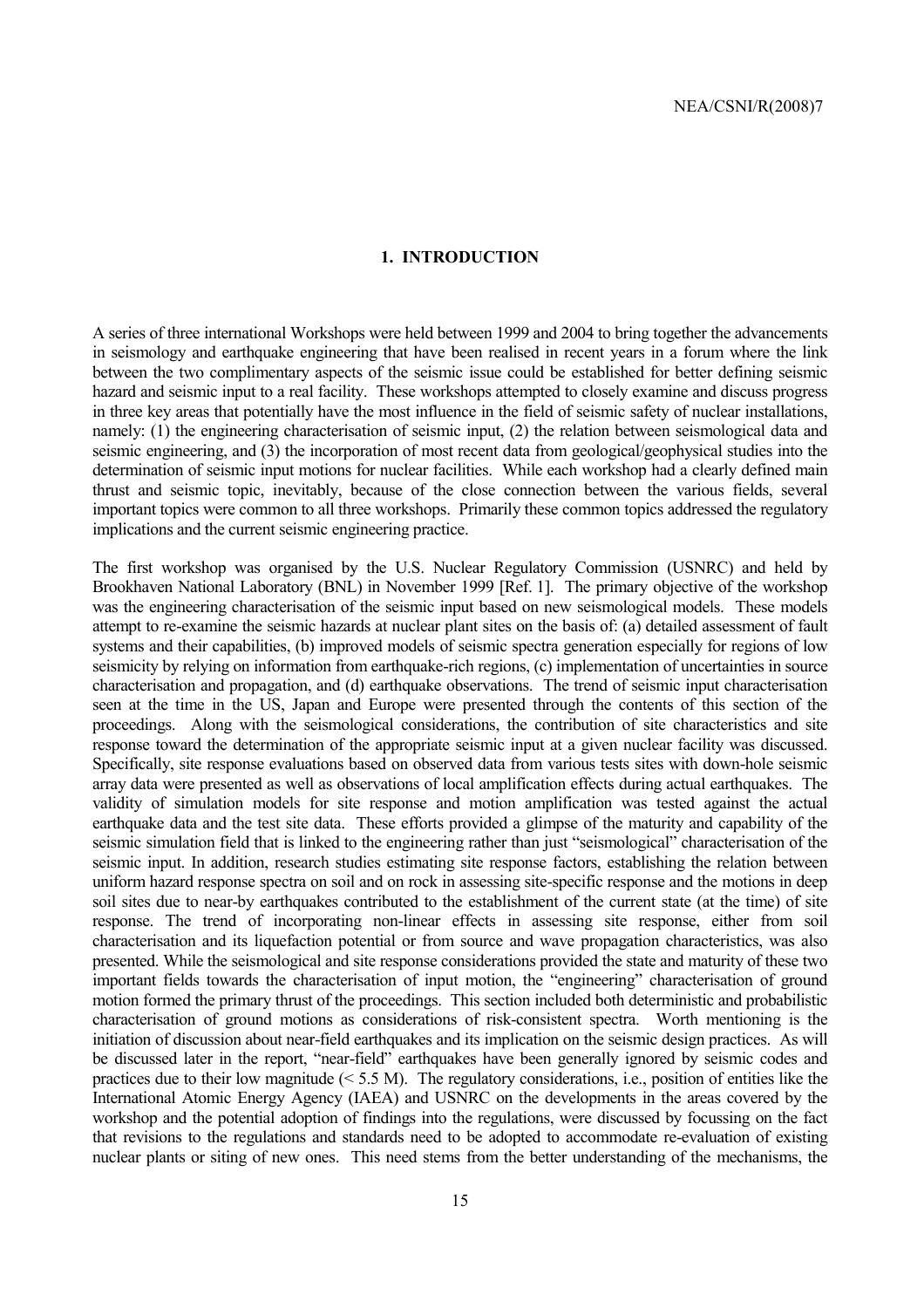supporting data, the new simulation models and not least the need to introduce risk as well as probabilistic treatment into the overall characterisation. The primary conclusions of this workshop were that: (a) there has been significant improvement in the understanding of the mechanisms of earthquakes and enrichment of the observation database and thus the codes and regulations must incorporate these findings, (b) emphasis needs to be placed on probabilistic seismic hazard analysis and added to the deterministic approaches, and (c) resulting from both observations and progress in the area of site response, site-specific response spectra and/or uniform hazard spectra may form the basis for the revised engineering practice.

The second workshop in the series was hosted by Turkiye Atomic Enerjisi Kurumu (TAEK) and held in Istanbul, Turkey in October of 2002 [Ref. 2]. It had as a primary objective the establishment of the important link between the seismological data and seismic engineering. While the establishment of the above link was the central idea, several other areas of interest, such as damaging capacity of seismic motions, characterisation of seismic input motions based on seismological approaches but aiming to provide the final product in a form appropriate for earthquake engineering analysis, and the regulatory implications of the advancements made in these two preceding topics. The damaging capacity of seismic motions, re-examined and discussed based on recent very damaging earthquakes such as the Kocaeli earthquake near Istanbul, focused on the near-field or near-source earthquakes. These types of earthquakes, discussion of which were initiated during the first workshop proceedings, have been receiving increased attention in recent years, especially by the earthquake-engineering field. The reason behind the renewed interest is the uncertainty that surrounds the damageability of these ground motions that typically exhibit a pulse-type structure in their signal (what puzzles seismologists is the fact that the pulse-structure is not always present leading to the continuation of the debate for characterising these earthquakes). On the basis that these ground motions are the result of activity on faults in the vicinity of a nuclear facility that are capable of producing earthquakes of magnitude > 5.5 M (otherwise the nuclear facility would not have been sited near a fault that is capable of producing earthquakes of magnitudes  $> 5.5$  M), these motions and their accompanying damageability to the nuclear facilities have generally been ignored. As will be discussed later in the report, the renewed interest has materialised in the form of a closer examination of the database of these earthquakes that fit the general characterisation of "near-field", and in the form of specific experiments aiming to compare the structural response and damage with the damaging capacity of "far-field" earthquakes that form the basis of nuclear seismic engineering practice to-date.

Progress in the area of deducing seismic input motions for nuclear design purposes was reported during the proceedings. Specifically, results of several studies prompted by the most recent damaging earthquake of Kocaeli, Turkey, aiming to reconstruct the strong motion part of the signal were presented. As a general observation, the feeling amongst the research teams analysing this very damaging earthquake, was that the lack of sufficient recording stations along a well-established fault resulted in the loss of the opportunity to unravel the nature of these complex and catastrophic earthquakes. Several research studies focussed on the generation of synthetic strong earthquake ground motions either using composite source models or inversion techniques. Of particular interest is the attempt to establish the characteristics of three-dimensional strong ground motions through a combination of analytical tools that describe the correlation between components and an actual earthquake database that exhibit three-directional nature in the strong-motion part of the signals. The primary goal is the establishment of well-defined strong-motion input that can be used in actual testing of structures to assess the damage potential. In addition, and in an effort to establish input motions that reflect new information on the source and path characterisation, local site response and effects of soil type, research focusing in the establishment of a well-defined methodology to produce hazard-consistent free-field motions at a site was presented. Further, generation of response spectra for design purpose of stiff structures on rock sites (a combination that covers the bulk of nuclear facilities) were discussed.

The regulatory aspects of the recent research in the areas of: (a) seismic hazard analysis (especially for zones of diffused seismicity), (b) the development of risk-informed design basis earthquake (DBE), (c) improvement of guidelines and of nuclear engineering standards, and (d) in-plant instrumentation were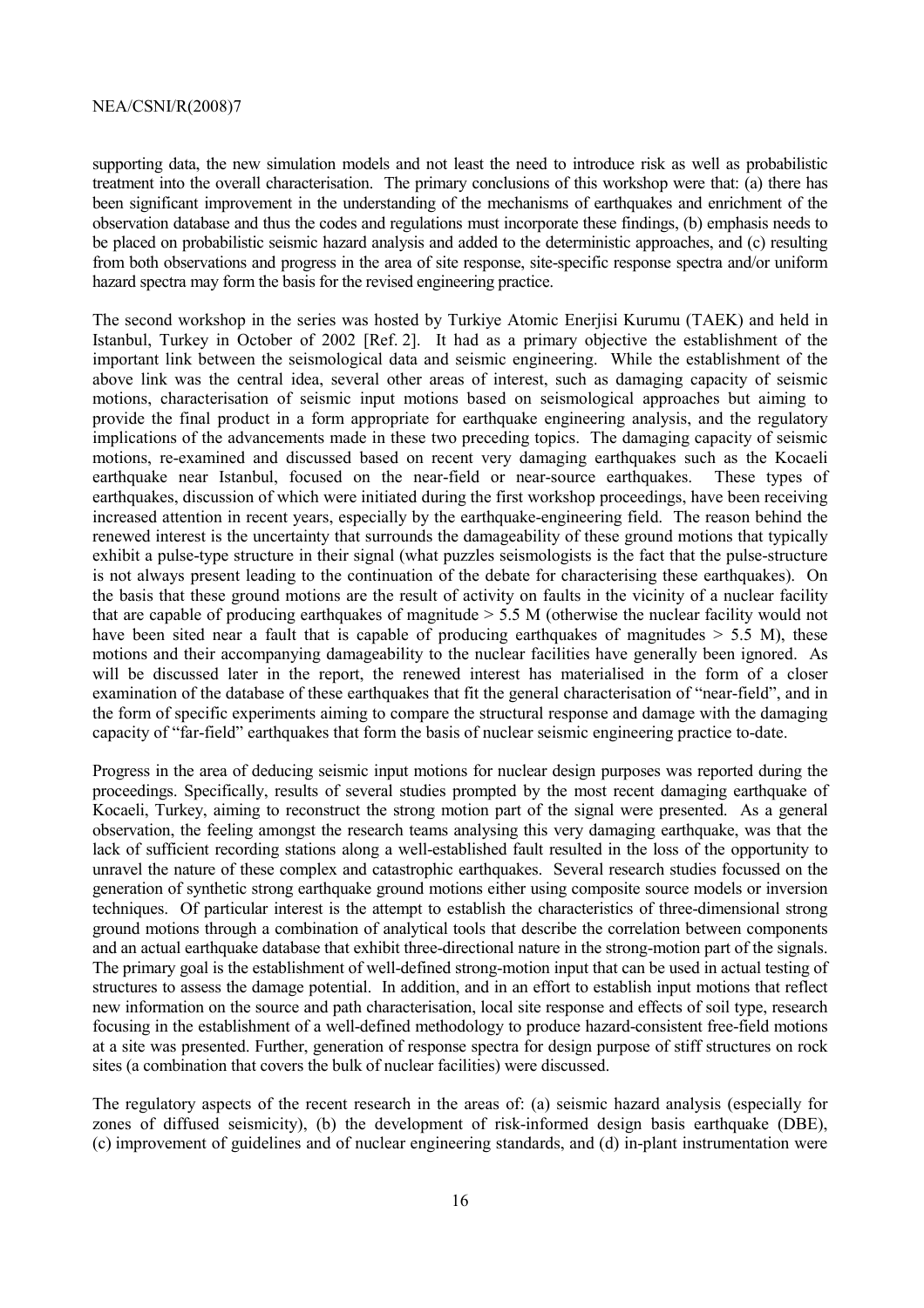discussed. As in the first workshop, the main driver for incorporating both the experience accumulated over the years of operation as well the progress in several seismic-safety related fields into the guidelines and practice is the need for re-evaluation of existing nuclear facilities. The connection between the lessons learned from dedicated experiments that explore the damaging capacity of earthquakes on different types of test structures and the current state of seismic engineering practice was also explored. It should be pointed out that the general feeling surrounding the implementation of significant progress made in the areas of establishing more site-specific seismic-input and the understanding of structural damage is that the nuclear engineering community has fallen behind in adopting and utilising such progress and adopting it in its codes and regulations. For many years the nuclear engineering community has been the leader of this field.

The third workshop was hosted by the Japanese National Research Institute for Earth Sciences and Disaster Prevention (NIED) and was held at NIED in Tsukuba, Japan in 2004 [Ref. 3]. In addition to covering topics also discussed in the two previous workshops such as site response, probabilistic hazard approaches, earthquake damage potential, etc., it focused most of its attention on the most recent deep geological studies on source characterisation, fault structure and fault capability and the way the these studies might influence the definition of seismic input for seismic re-evaluation or design. Particular attention was paid on the characterisation of asperities and especially in ways of establishing the link between asperities and strong motions. As a phase in understanding the role of asperities in earthquake mechanics, locating them along faults, through advanced large-scale imaging techniques, will provide an excellent tool for predicting earthquake occurrence, but the uncertainty level in establishing the controlling parameters is still high. The synergy of exploratory field data, inversion techniques and validated simulation models on the basis of real measurements can help bridge the gap and reduce uncertainty. Therefore, the need for deep borehole research, including technical guidelines for optimisation of such undertaking, is paramount and was emphasised during the proceedings.

To address the current state of nuclear engineering practice and its emphasis on re-evaluation of seismic capacity, the workshop also focused a portion of its attention on the regulatory aspects of the most recent developments in geophysical research including elements of probabilistic seismic hazard analysis and treatment of uncertainties. Recent advances in both experimental and numerical earthquake engineering analysis of structures and the potential for adopting non-linear considerations in the future design were explored. Emphasis was placed on the results of several experiments and the ability to "match" the structural behaviour through numerical methods.

Seismic safety considerations, including defence-in-depth, recognition of uncertainties in seismic hazards, and the use of simulation tools to evaluate the response of actual plants to actual recordings were discussed.

As in the two previous workshops, the regulatory considerations centred on probabilistic seismic hazard analysis, the treatment of uncertainties and the need for upgrading the regulatory guidance to reflect both the recent findings and also the need for seismic re-evaluation of existing NPPs.

While the three workshops were held with a different main theme in mind for each, there has been a lot of commonality in the topics that touch upon. The common thread included: (a) the characterisation of the seismic input, (b) site effects, (c) seismic engineering design, (d) experiments and benchmarking of simulations, (e) regulatory aspects, and (f) the challenges that progress in the various seismic fields poses in the revising/upgrading of the regulations and seismic engineering practice. This commonality in topics provides an excellent basis to track progress in these fields over the span of approximately five years, the time span of these workshops.

In preparing the summary of these three workshops, an emphasis is placed on the impact that all these developments in geological/geophysical studies, structural damage tests and advanced numerical treatments have on the regulatory aspect and the need to implement them in the regulations and seismic engineering practice. Some of these findings challenge the established concepts of seismic design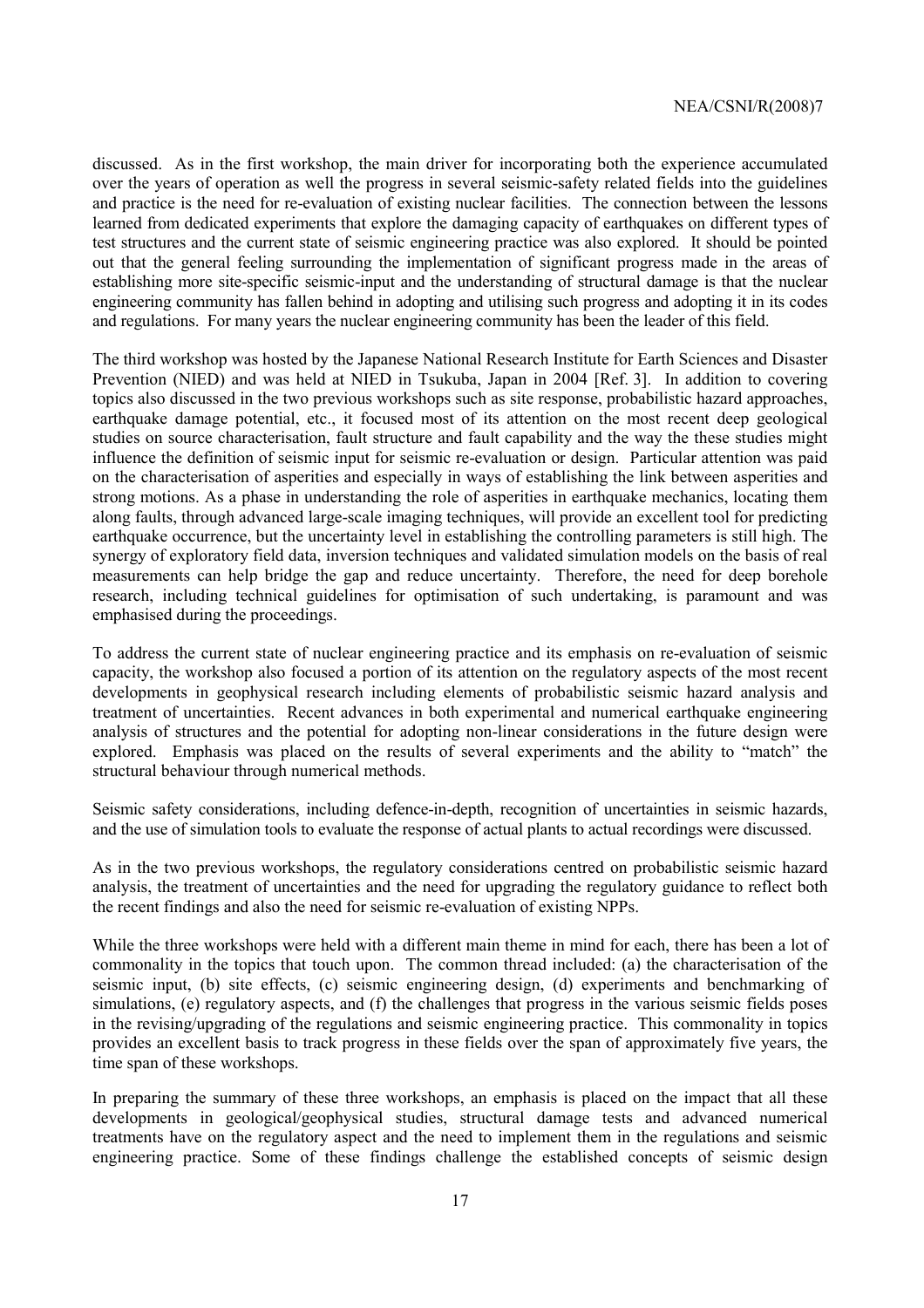.

especially in the areas of: (a) accepting and dealing with non-linearities in nuclear systems, (b) probabilistic seismic hazards, (c) risk-informed methodology, (d) site-specific spectra, (e) description of ground motions from scenario-type earthquakes, and (f) acceptance/treatment of uncertainty. The summary and the deduced recommendations are included in a separate chapter at the end of this report.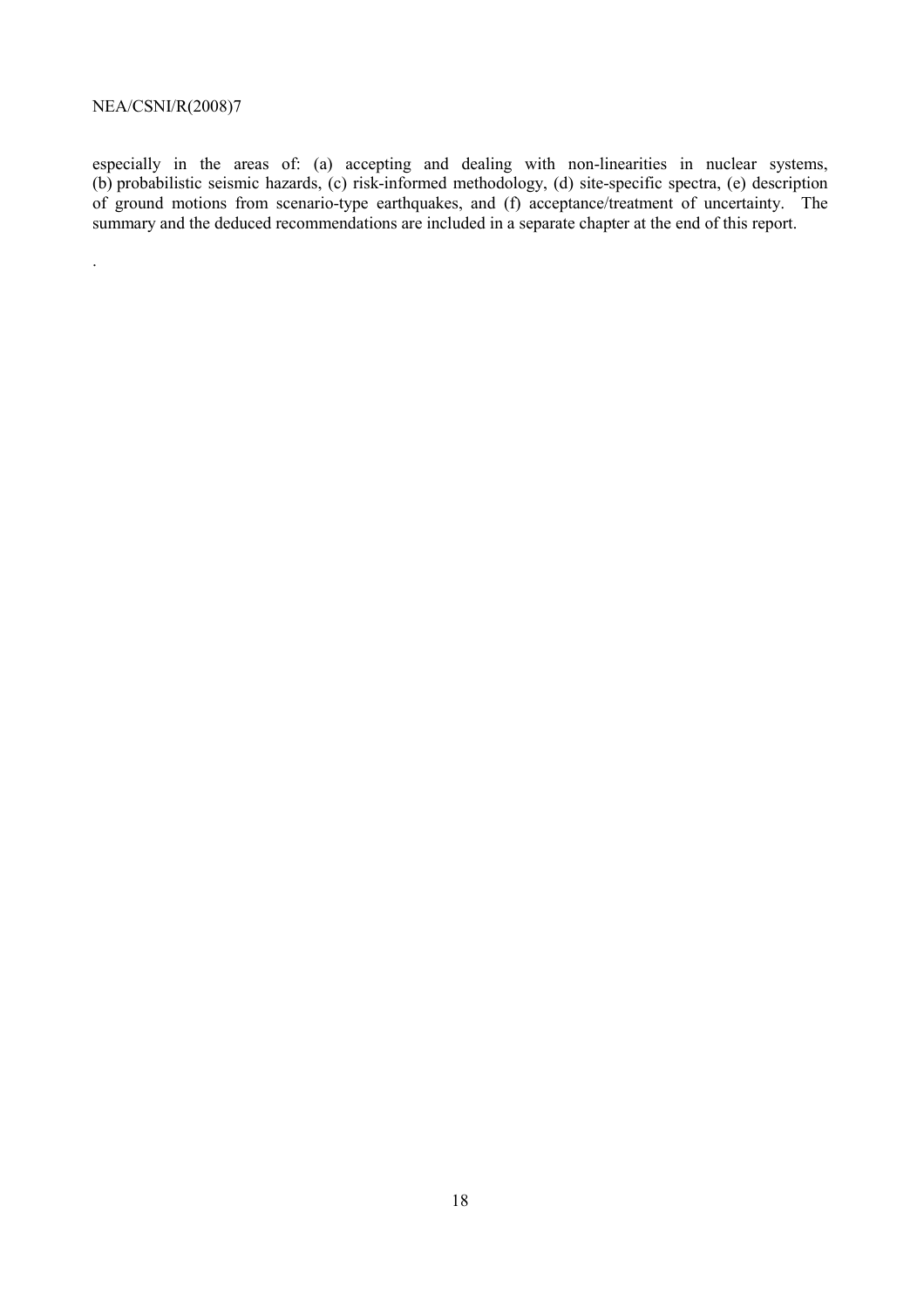## **2. ENGINEERING CHARACTERISATION OF SEISMIC INPUT**

The workshop, organised by the USNRC and held by Brookhaven National Laboratory in the Autumn of 1999, brought together in a single forum seismologists and earthquake engineers. The workshop was aimed at establishing an accepted characterisation of seismic input that better addresses the engineering need in the analysis and design of nuclear systems. The "re-visiting" of the seismic input is primarily influenced by progress in a variety of fields such as seismology (fault mechanisms, path, and attenuation), better understanding of the local site effects and the refinement of the seismic response methods assisted by the advancements in numerical methods.

The workshop proceedings covered four key areas, namely:

- regulatory status and trends.
- progress in seismological research relevant to the nuclear systems,
- progress in the understanding of local site response and its implications,
- engineering characterisation of the seismic input and its potential influence on seismic design practices.

Regulatory trends in the US, Japan, UK, Russia and the IAEA were presented during the proceedings.

During this particular period the IAEA has undertaken the enormous task of generating seismic safety guidelines that will provide the agency with a baseline tool for siting of new nuclear plants as well as re-evaluation of existing plants with diverse designs. The IAEA activities encompasses the following areas: (a) concept of "low seismicity" regions, (b) compilation of geological and seismological database, (c) seismotectonic models and sources, (d) levels of design basis ground motion, (e) deterministic versus probabilistic hazard analysis, and (f) response spectra. In the process, and with the need to re-evaluate a number of nuclear plants in Eastern Europe and other parts of the world, emphasis was placed on the ability of the regulatory guides to be widely applicable and in particular be able to address the re-evaluation of existing nuclear power plants. The evolution of the IAEA guidelines and in particular the expert panel review is still an ongoing process.

The USNRC perspective on "**Design Ground Motion**" is linked to the amended regulations brought about in an effort to update the criteria for nuclear plant siting, applicable to new plant applications received in 1997 and thereafter. A key element forcing the changes was the need to include probabilistic seismic hazard concepts in conjunction with the deterministic hazards required in the 10 CFR 100. In particular, the large uncertainties in seismic sources, earthquake magnitude and ground motion estimates were not taken into account in the original rule, Appendix A to 10 CFR Part 100. Revisions in the rules and guidelines include both seismological and site response considerations. The seismological side of the revisions include: (a) a detailed procedure encompassing both rock and non-rock sites for geologic/seismic siting, and (b) the target exceedance probability or reference probability (RP) as the key parameter in implementing a probabilistic method. This probability was established by considering the design basis of the 35 most recently licensed plants in the central-eastern US (CEUS). (This material describes R.G. 1.165, *Identification and Characterisation of Seismic Sources and Determination of Safe Shutdown Earthquake ground Motion,* which is being complimented by R.G. 1.208, *A Performance-Based Approach to Define*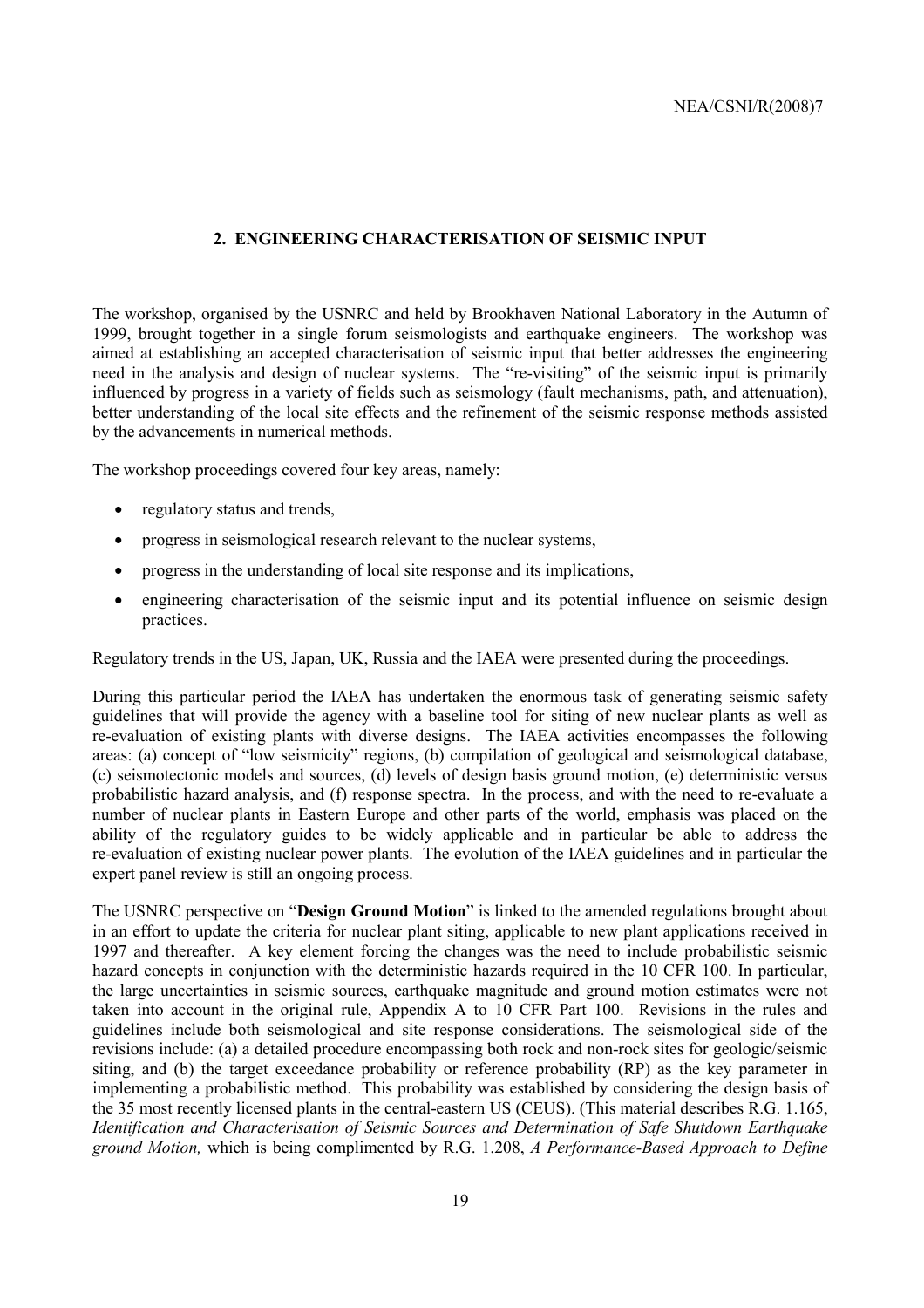*the Site-Specific Earthquake Ground Motion*.) Revisions to design response spectra aimed to develop state-of-the-art recommendations on the design ground motions link the current state of knowledge in seismological aspects and the nuclear engineering needs. The NRC at that time had undertaken a serious effort to develop up-to-date seismic design spectra and aimed to: (1) update the standardised design spectra by including effects of magnitude, tectonic condition, distance and site, (2) assemble a database of strong motion records appropriate for use in seismic design analyses, (3) devise procedures for scaling of ground motions to consistent spectra, (4) devise an appropriate methodology for performing site response analysis, and (5) explore ways to derive design spectra that provide consistency in risk assessment.

The Japanese perspective on the need to re-assess regulatory and seismic design procedures is centred around the results of two comprehensive studies undertaken under the overall objective of "Siting Reliability Study" linked to the design of nuclear power plants. The two studies, *Evaluation Methods for Seismic Wave Propagation Characteristics* and *Evaluation Methods for Strong Ground Motion in the Near-Field Region* were initiated in 1994 and 1998 respectively. Prompted by observations of earthquakes such as the Kobe Earthquake where directivity and asperity characteristics, along with the geological structure are dominant and are necessary factors to be estimated in order to simulate the destructive nature of earthquakes, it became apparent that more research work needs to be done on the seismological side of the equation.

The Seismic Wave Propagation Characteristics study, in an effort to validate what is defined as design basis ground motion, focused on:

- investigating of soil/rock profiles down to bedrock carrying the seismic waves through extensive geophysical/laboratory studies,
- installing vertical accelerometer arrays at boreholes down to seismic bedrock,
- evaluating different methods of propagating waves from the bedrock to rock outcrop while utilising collected data.

The very destructive near-field nature of the Kobe Earthquake prompted the study of Strong Motion in the Near-field which focused on:

- available methods geared specifically to near-field strong motions,
- examination of previous earthquakes and their near-field strong motion characteristics,
- analysis of strong motion records in the near-field rock outcrop while correlating them to various fault models.

Upon completion of these studies, it is expected that recommendations for revision to the procedures used in establishing the design basis earthquake ground motions  $S_1$  and  $S_2$  will result.

The evolution of the regulatory guidelines in the UK for development of ground response spectra to be used both for design and re-evaluation were also presented. The database for developing such spectra, given the absence of strong motion data in the UK, needs to be "imported" by records in other parts of the globe and therefore they cannot match exactly the geo-tectonic conditions as well as attenuations. However, efforts have been undertaken to revise the spectra so they can be used for both design and re-evaluation of existing nuclear plants. The approach adopted in the UK is in line with what IAEA is trying to accomplish with the seismic guidelines.

Efforts undertaken in Russia to revise the three governing documents on nuclear plant designs, namely: (1) Standards of Seismic Stability Design of Nuclear Power Plants, (2) Location of Nuclear Power Plants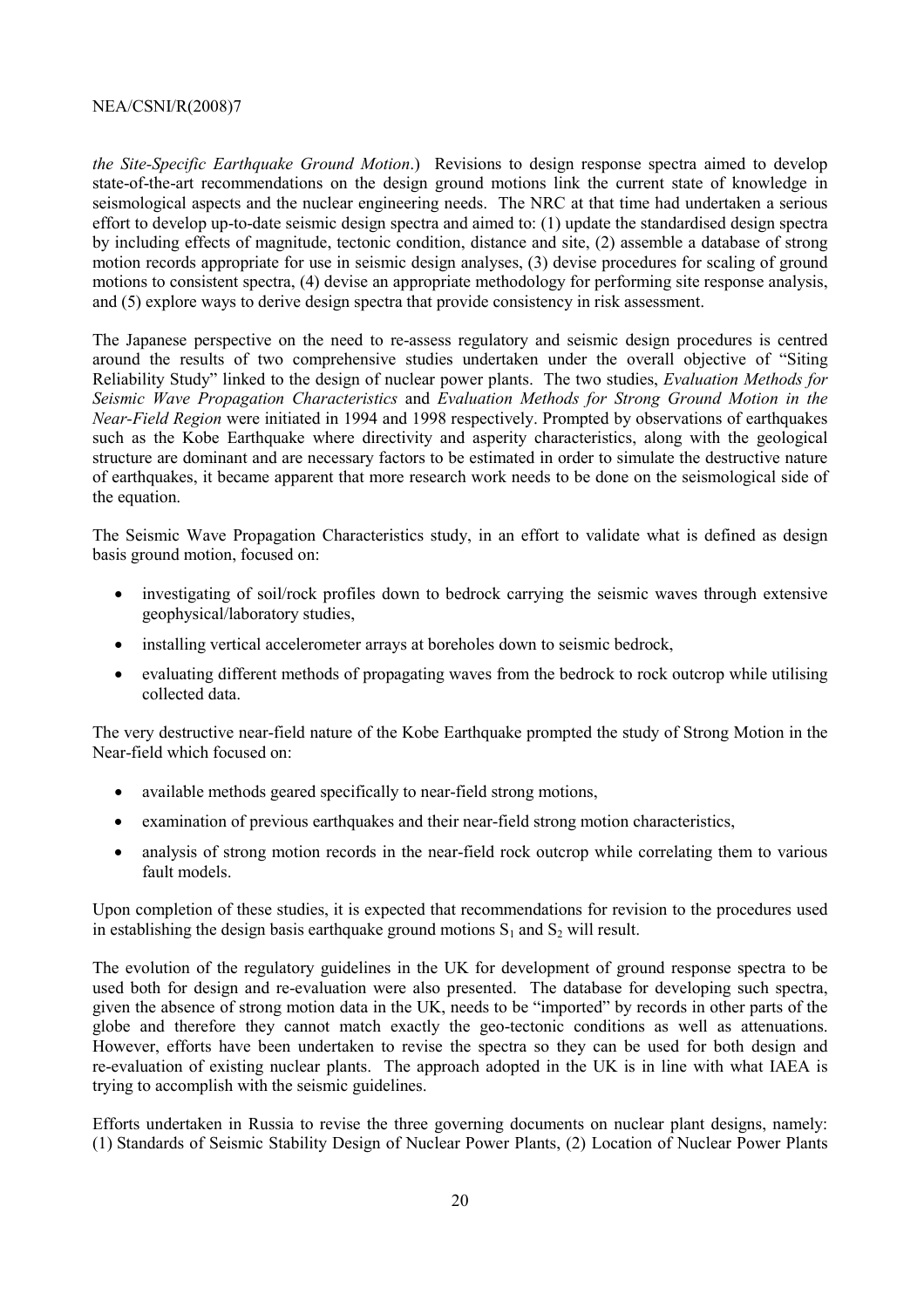Fundamental Safety Criteria and Requirements, and (3) Definition of Initial Seismic Ground Fluctuations for Design Basis Safety Guide where presented. Emphasis is placed on the introduction of probabilistic safety analysis including seismic PSA to augment the currently deterministic methodologies in the codes.

The seismological considerations section of the workshop focused on:

- (a) Estimation of ground motions caused by active faults as well as the deduction of the **extreme design** earthquake.
- (b) Addressing of uncertainties in characterising seismic sources for use in PSHA studies as well as uncertainties associated with ground motion prediction on the basis of numerical techniques.
- (c) Models and methodologies that can provide ground motion estimates in regions with very limited strong-motion data records.
- (d) Methodologies for developing design response spectral shapes for different regions and different soil conditions (soil and rock).
- (e) Efforts to quantify hazards at nuclear plant sites through trial analyses.
- (f) Efforts characterising seismic input over wide areas based on the use of actual records that allow extraction of key earthquake parameters and the use of simulation tools to create the wide area maps.

The estimation of ground motions caused by active faults mentioned in the above list relies on the numerical treatment/models of the processes taking place during fault rupture and propagation. The mechanisms for generating strong motions include the introduction of asperities in the source model and the use of Green's functions that link the source with the site. The use of well-mapped faults and the wealth of recordings near the "source" during earthquakes along these faults, such as the Kobe and Chi-chi earthquakes, provide an excellent base to compare recorded with simulated strong motion data and allow the refinement of these prediction models.

Emphasis was placed on the site response and its contribution toward the ground motion estimation. A wealth of data, primarily from downhole array data as well as re-evaluation of existing databases through improved models of seismic site response and from benchmarking of simulation models on recent earthquakes, had become available by the time of the workshop. In addition, advancements in computational methods allowing the description and treatment of 3-D, complex sites made it possible to explore the non-linear nature of some of the mechanisms associated with site response.

The site response session included an overview of the processes used to-date, including 1-D treatment of the site, implementation of non-linear behaviour, modulus reduction and damping curves and variability effects of key properties, and highlighted potential problem areas that still need careful considerations. It was assessed that the simple 1-D approach, supported by sufficient information on the site conditions can capture the principal magnitudes and frequencies of the response but only for horizontal motions. Modifications to the site response factors contained in NEHRP97 [Ref. 4] for certain soil/bedrock conditions were deduced on the basis of extensive site response analyses at the SRS site.

In an effort to develop site specific soil motions for engineering design, which reflected a degree of conservatism that is uniform across structural frequencies and to accommodate a degree of uncertainty in the controlling parameters such as source, path and site conditions, and achieving hazard-consistent soil spectra as a result, a comprehensive site response study was reported. Specifically, the study, in the context of probabilistic seismic hazard analysis, compared motions using rock outcrop UHS with site specific soil UHS. The analysis, via the suite of case studies performed, aimed to address two major issues associated with the use of rock outcrop UHS to deduce site-specific soil motions, namely: (1) the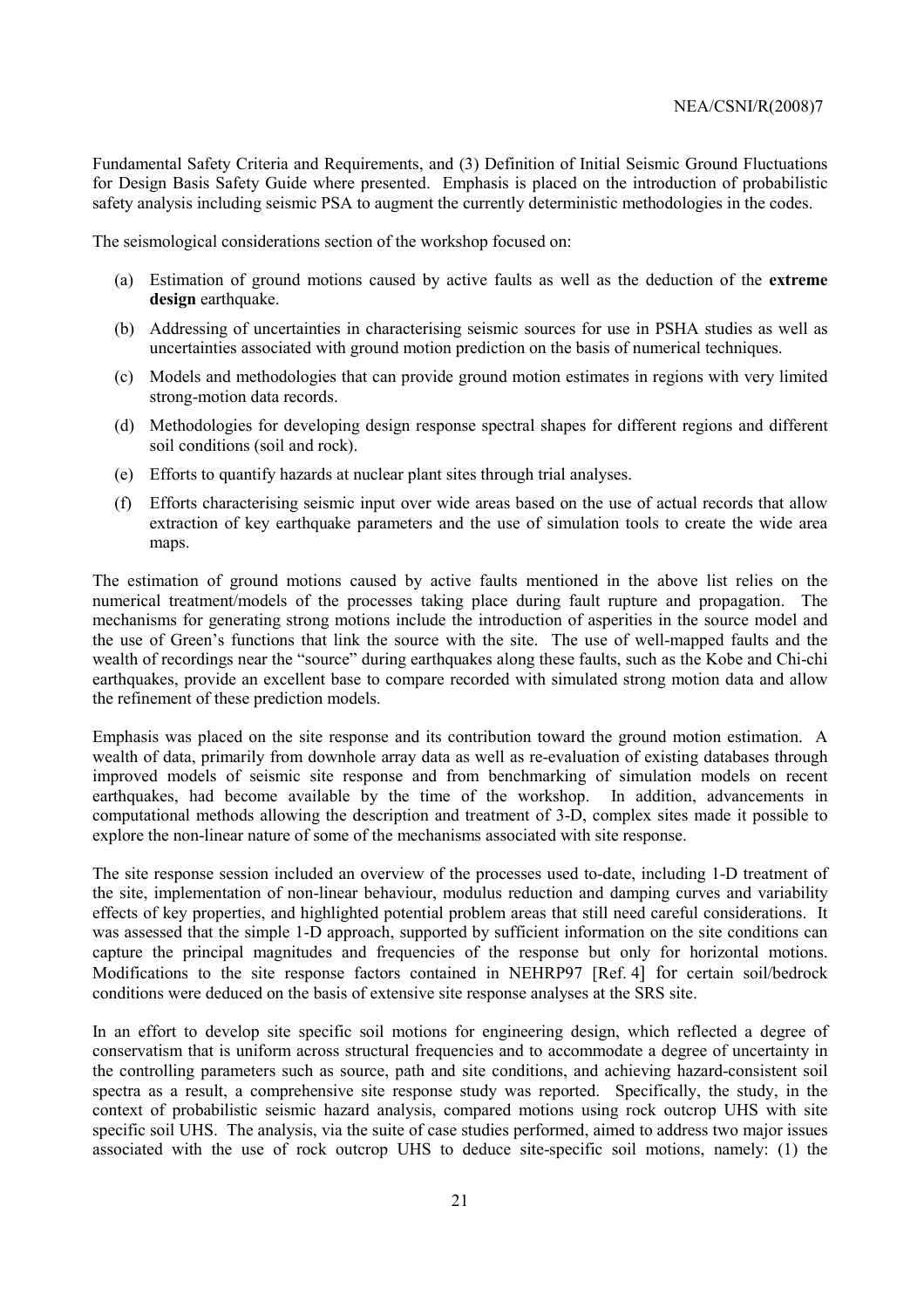validation of procedures used to develop hazard-consistent soil spectra, and (2) the effect of baserock versus rock outcrop control motions on soil spectra. Through analysis of several deep profiles it was concluded that a conventional soil UHS can result in unrealistically large motions at high frequencies. On the other hand use of broadband rock UHS as control motions may under-predict high frequency motions.

Observations of very high amplification in the range of 4-7 Hz at various locations during the 1997 Umbria-Marhe earthquake led to a numerical investigation aiming to explain such effect and its damage potential on certain types of structures, by duplicating the amplification levels at locations with available recorded data. By implementing a 2-D numerical scheme, capable of reproducing amplifications in zones characterised by simple geometry, certain assessments were made, namely: (a) direction of waves is the most important parameter, and (b) the response in an alluvial valley may be twice as that in the rock outcrop. These assessments however are deduced from a rather simple model. Complexity in the soil structure and uncertainty in the properties need to be dealt with enhanced, 3-D computational tools.

A case-study resembling near-field effects has been presented. In particular, the motions at a deep soil site neighbouring the source location of a large magnitude earthquake were estimated by utilising equivalent linear procedures for the soil profile for the site of interest and comparing the resulting spectral shapes with those that would have resulted at the site from the Imperial Valley and Northridge earthquakes. The important conclusion that came out of this study is that equivalent linear procedures perform quite well if the level of shaking does not exceed 0.75 g or the maximum strain in the deposit 0.5 %. At higher input accelerations and thus induced strains, the accelerations at the surface could deviate significantly from the true value. More research work that ties "equivalent" characterisation of deposits to actual observations is needed to ensure the applicability of the methodology to a wider strain range.

An extensive down-hole array at Borrego Valley, CA provided the basis for comprehensive site response observation and analysis. Specifically, extensive instrumentation (vertical and horizontal array) to observe earthquake ground motions from bedrock to soil surface was installed in a fault zone adjacent to San Andreas Fault. The study is comprised of geological/geophysical evaluation of the site, recording of seismic events including micro-tremors and site response analyses. 1-D, 2-D and 3-D geophysical studies were conducted to characterise the subsurface. Using 1-D, 2-D and 3-D models site amplifications were estimated and compared with the actual measurements. The goal was to assess the appropriateness of the numerical schemes to capture the key parameters associated with the ground motion. Based on the extensive record of micro-tremors recorded H/V ratios were deduced and compared to those estimated directly from the geotechnical data. In addition, wave propagation in the valley was simulated on the basis of the 3-D visco-elastic model as well as with much simpler 2-D and even 1-D models. The important finding is that 1-D formulation is "generally" in good agreement with the observations in terms of motion amplification. However, 1-D and even 2-D models seriously under-predict the third acceleration component. 3-D models on the other hand, while computationally expensive, can capture key features of the wave propagation and its interaction with the walls of the basin.

A similar study utilising down-hole array data focussed attention on the effects that the near-surface geology has on the strong motion. It has long been assumed that the near-surface geology (a few tens of meters) is a dominant factor in controlling the amplitude of strong motions and the damage patterns of large earthquakes. The study relied on linear wave propagation models in an attempt to replicate the amplification and attenuation of small to moderate earthquakes while taking into account the geotechnical characterisation of the site. The calibration of the linear wave propagation model was deemed a crucial step towards the generation of non-linear model that will permit the prediction of the site response during large earthquakes inducing large strains. A different study that utilised the down-hole data used to calibrate the linear model, explored the non-linear effects of the site response that are evident in the accelerograms. The primary goals of this study were: (a) the understanding of the nature of the non-linear effects (i.e., pore pressure built-up), and (b) the validity and calibration of a 1-D non-linear model that captures the site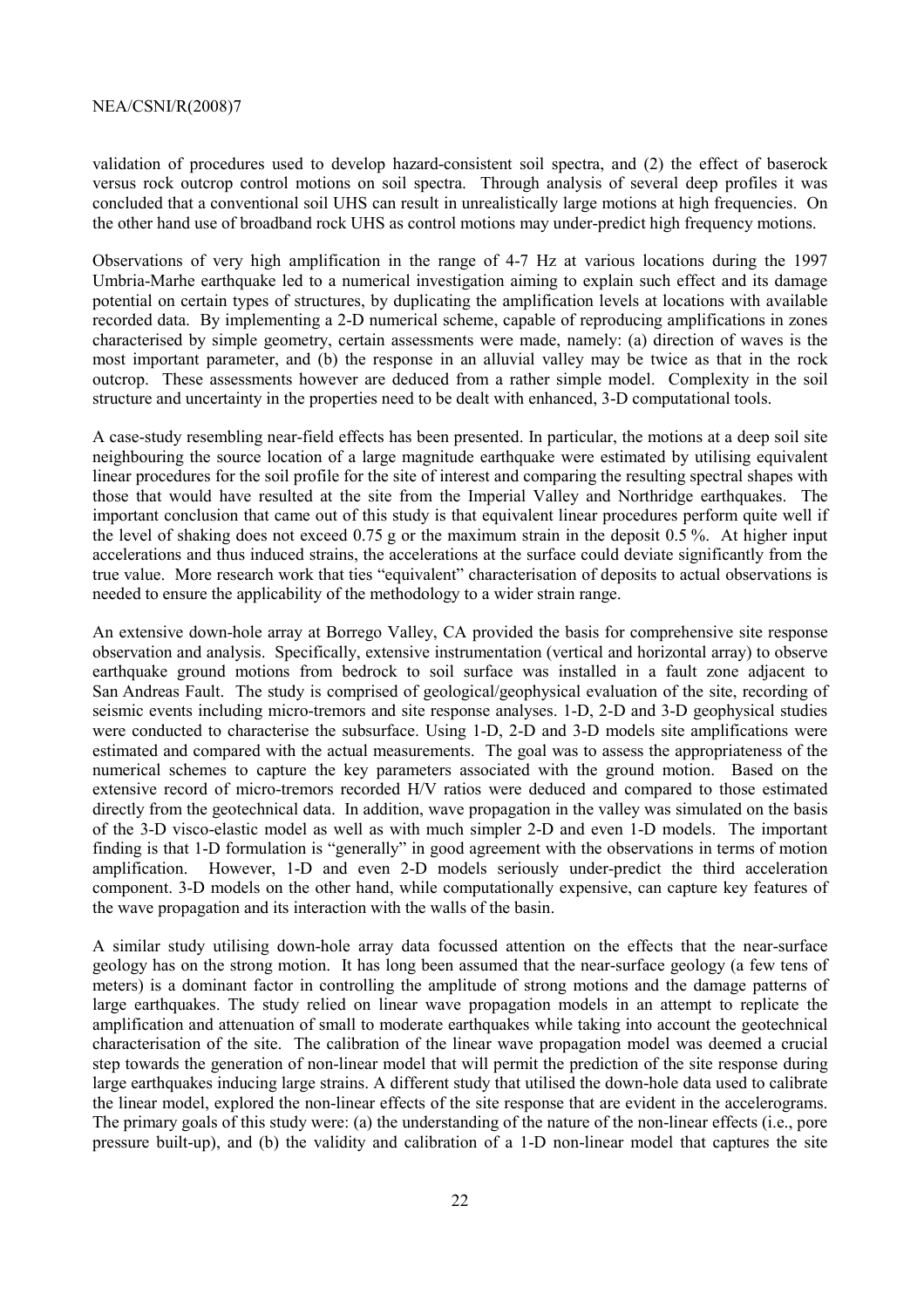motion at different depths. Comparison between non-linear and "equivalent linear" as to how closely they can predict ground motion showed that the "equivalent-linear" model misses important features of the site response when strains are large. This is a very important finding given the extensive use of "equivalent-linear" models. Therefore, a "threshold" value of soil strain needs to be established beyond which the non-linear behaviour can only be described or captured with non-linear models.

The evolution of engineering characterisation of ground motion and its effect of nuclear design practice session of the workshop covered a variety of topics which address:

- a) The need or appropriateness of probabilistic or risk-based methodologies in arriving at design spectra.
- b) New needs in the design codes to account for new classes of earthquakes that were traditionally excluded from the spectra derivation process (such as near-field earthquakes).
- c) The value of large-scale tests involving realistic structures and site conditions in defining seismic input motions as well as observation of structural responses resulting from the choice of motions.

The value of purely deterministic approaches in generating synthetic accelerograms, which can be used in hazard assessments for regions with scarce data, was discussed. Specifically, by utilising the wealth of data in source, propagation, attenuation and site that have resulted from studies in different parts of the world, acceleration time histories can be deduced, deterministically, for areas with little seismic history. When this is accompanied by deterministic seismic zoning, then hazard assessments for urban sites can be performed without waiting for large event to occur in that area. The use of earthquake parameters from a large database, although not related to the region of interest, will ensure that the destructive characteristics of these generated earthquake signals will be inherent to the hazard evaluation process.

Methodologies that can lead to approximately risk-consistent seismic design spectra at a site by scaling UHS have been applied at several sites with different seismic hazard characteristics. The proposed methodologies exhibited consistency in establishing design spectra. Issues however still remain and are centred in the selection of annual frequencies and the mean UHS. Following resolution of the remaining issues, this very promising methodology can lead to implement-able design response spectra for a site based on purely probabilistic seismic hazard analysis and with consistency across the entire frequency range. The broadness of the Newmark-Hall spectra to assure that for design purposes adequate frequency bands is considered was also discussed.

Renewed interest in near-field earthquakes and their effects on nuclear structures has led to a series of tests which hope to extract the damageability of these ground motions. The ground motions have very strong directivity dependence, often exhibit a dominant pulse but have been classified as low magnitude ( $\leq 5.5$  M) earthquakes. The specific tests were prompted by the French seismic code revision. (Extensive discussion on this subject is presented in the next chapter of this report.)

In an attempt to understand SSI effects and seismic input motions large-scale tests involving a 1/10-scale reactor building were conducted. The test model including soil was subjected to induced vibrations and naturally occurring earthquakes. Measurements of structural response as well as site response adjacent to the structure(s) were made. In addition, simulation attempts were made to validate models and processes used. The results of the various studies indicate that simulation of vibration tests produced satisfactory results as compared to the simulation of earthquakes. While great effort was dedicated in improving the soil model at the surrounding site, there is significant disagreement with the earthquake observations. This is a significant finding reconfirming both the complexity of actual earthquakes and the uncertainties that surround the evaluation of site properties. Given that the effort is ongoing with a series of tests planned, the data that will be generated will, hopefully, shed more light into the process and help calibrate simulation tools capable of capturing the SSI effects due to actual earthquakes. This will be a great step forward, especially because of the presence of a realistic structure, in characterising seismic input motions.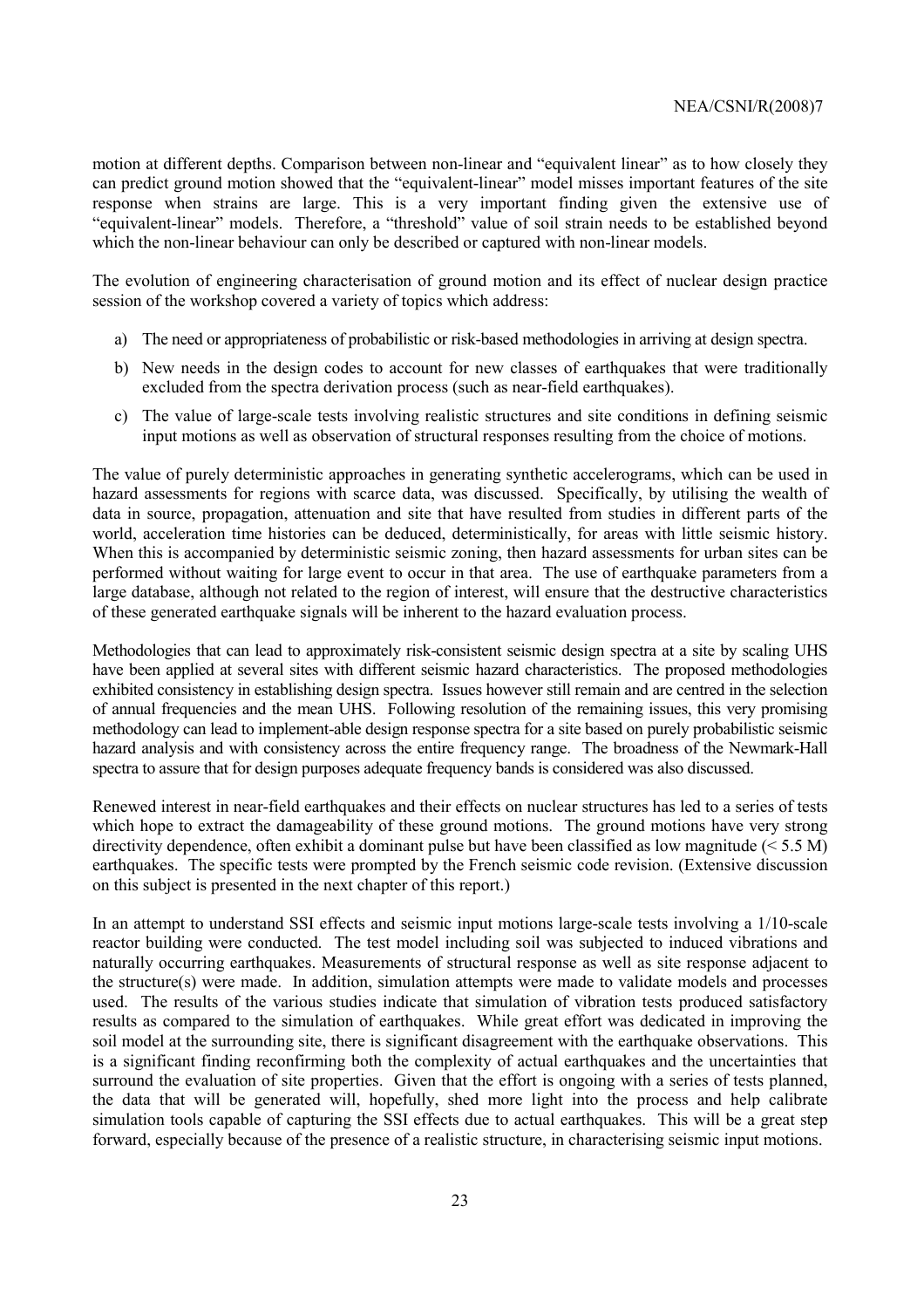In summary, the workshop covered progress in: (a) the seismology and its link with ground motions applicable to nuclear engineering design, (b) site response studies (both theoretical/simulation-based and experimental including observations from large down-hole arrays), and (c) attempts to better characterise the ground motions (either deterministically or probabilistically/risk-based) and through large scale tests. In addition, revisions to design codes have prompted discussions on the near-field effects, a topic that was explored in greater depth during the two workshops that followed.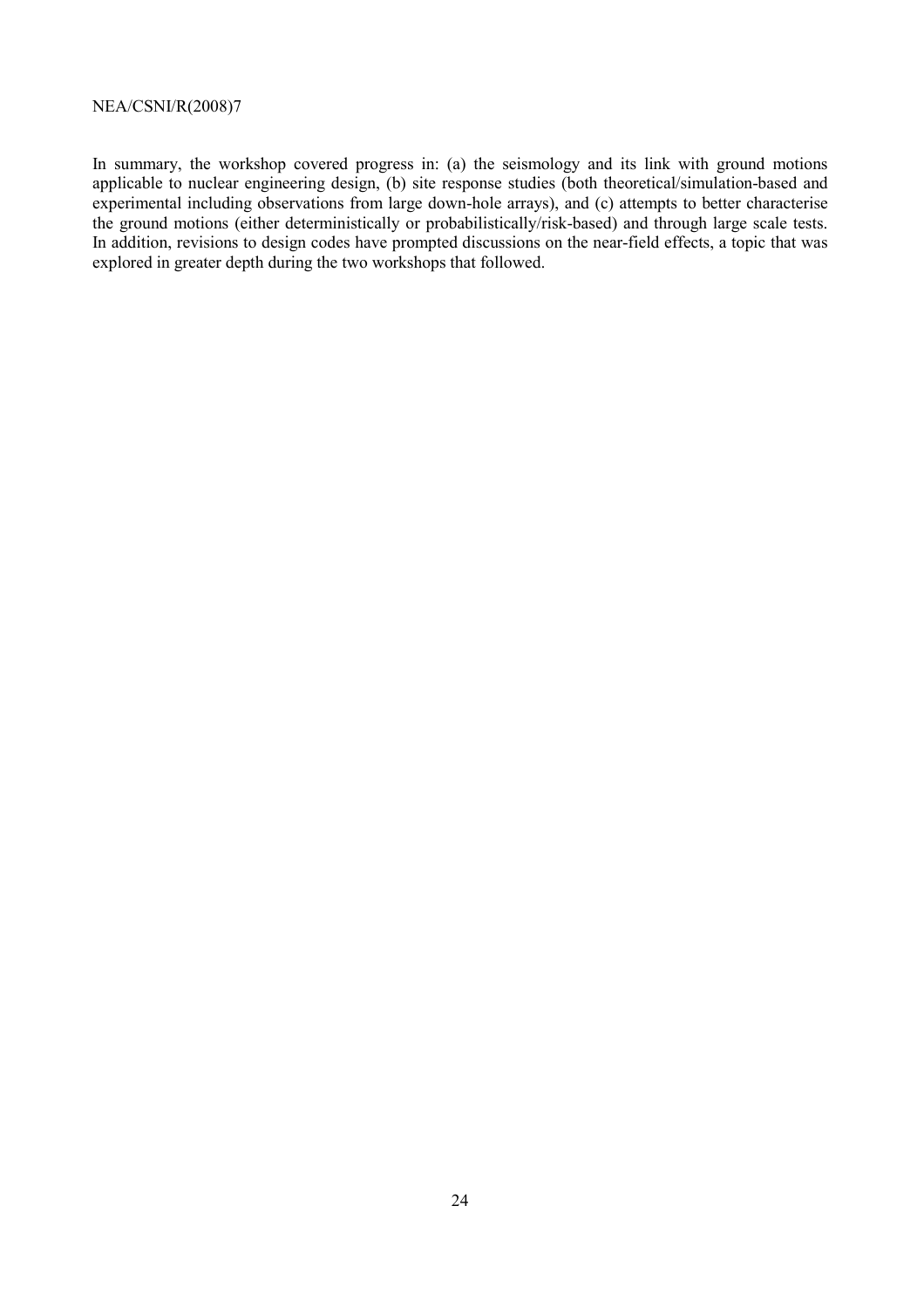### **3. RELATIONS BETWEEN SEISMOLOGICAL DATA AND SEISMIC ENGINEERING**

This workshop was organised by OECD/NEA and was hosted by the Turkish Atomic Energy Agency in Istanbul, Turkey in October of 2002. A key reason for the location of the workshop was the proximity of the venue to the location of the devastating Kocaeli earthquake of 1999. Therefore, the choice of venue provided an opportunity to the workshop participants to visit and observe the devastated areas first hand.

The second workshop built on the progress in the field reported during the first workshop where seismological and site response issues were addressed in order to deduce the "engineering" characterisation of seismic input as well as on the experience drawn from most recent strong earthquakes. This workshop focused on (a) the damaging capacity of seismic motions and in particular near-field earthquakes, (b) generating seismic input motions for design purpose, and (c) the regulatory or design practice implications of the most recent assessment plus the re-examination of procedures. These included displacement-based approach and performance-based design and their potential use in nuclear engineering practice (primarily in the re-evaluation of nuclear-related structures). The above three areas were explored by taking into account recent observation and experimental data. As was the case in the first workshop, a primary objective was the establishment of communication between the seismological world and the engineering world aiming toward the characterisation of the seismic input for a nuclear facility, input that deals with uncertainties in the various elements of the process (source, path, site, etc.).

By addressing the applicability of "simplified" seismic evaluation procedures, such as displacement-based approaches or performance-based design which have started to enjoy visibility within the conventional design sector primarily for re-evaluation purposes, the use of time histories, non-linear design, etc., the meeting hoped to open a dialogue regarding the position of the nuclear design sector and therefore of the regulatory bodies. A current, but long-standing feeling has been that the nuclear industry, despite the wealth of observations, tests, and improvements in "realistic" modelling of complex systems/structures and in the "calibrated" simulation tools, has been very slow to adopt the necessary changes in the design practice to maintain pre-eminent position stature in the forefront of engineering design practice.

The understanding of the mechanisms of the near-field earthquakes, of the seismic input motions associated with them, and of their damage potential on structures was discussed extensively during this workshop. As mentioned earlier in the report, re-surfacing of the near-field earthquake issue occurred during the first workshop. Key reasons behind the renewed interest were the severe damage observed in recent earthquakes that occurred near urban areas and the interest of some regulatory codes to include the effects of near-field earthquakes into their provisions. In particular, the French code is undergoing revisions and in order to establish the damage potential of this type of strong motions to lightly reinforced structures, a comprehensive test (CAMUS) has been undertaken. The test aimed to assess the damage potential of near-field earthquakes (earthquakes that most often, but not always, exhibit a dominant pulse in the strong motion part of the acceleration record) as compared to far-field earthquakes that typically make up the seismic hazards. While there is still debate as what exactly characterises a near-field earthquake, nevertheless the experimental effort undertaken, which involved the shaking of multi-storey lightly reinforced double shear wall, allowed not only damage potential assessments to be derived but also generate a wealth of structural response data based on which traditional structural response evaluation models can be calibrated.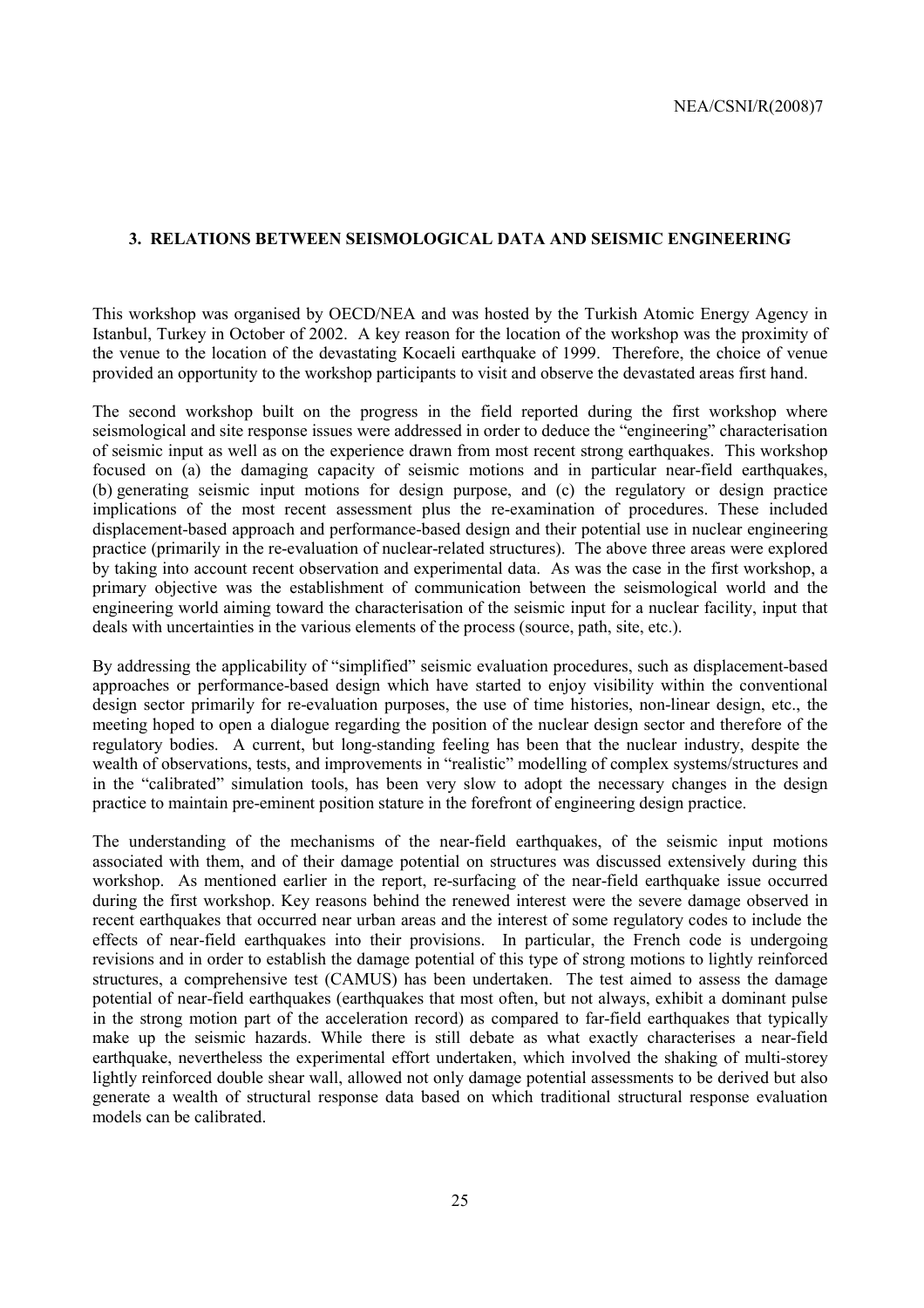The following represent some of the objectives of the undertaken experimental effort that cover a wide range of topics with links to nuclear engineering design:

- Numerical methods and constitutive models, particularly for reinforced concrete, addressing the post-linear state of a structure and predicting the damage induced on a complex structure due to earthquake loading.
- Suitability of non-linear static analyses in analysing complex structures.
- Maturity of displacement-based approaches and their prospect in being adopted by the nuclear engineering practice, or in other words, play a larger role than the present performance-based criteria established for non-nuclear facilities.
- Assessment of Spectral Analysis methods and identification of the level of conservatism introduced by their adaptation into the analysis of a structure.
- Maturity of non-linear dynamic analysis approaches in dealing with large, complex structures, especially reinforced concrete structures, and their potential integration into the nuclear engineering practice guidelines.
- Near-field earthquake damage potential assessment. By introducing different types of motions, near-field and far-field-type earthquake motions, provided probably the first opportunity to directly compare the damage induced by the different motions.

While the term near-field earthquake implies that the ground motion recording has been made in the vicinity of an active source, it is the fact that these ground motions contain distinct pulses in acceleration, velocity and displacement histories that characterise them in the conventional sense. However, as actual recordings have shown, it is the directivity focusing that is responsible for the appearance of the distinct or "killer" pulses. Specifically, for a strike-slip earthquake and fault rupture propagating toward a recording station, large values of ground velocity and displacement are possible in the direction normal to the fault. This stems from the coherent manner that long-period waves travel. Associated accelerations for such situations are not large for being controlled by short-period waves that are less coherent. Therefore, the consideration of such earthquakes in terms of acceleration only could be very misleading. Also, because of the dependence on the recording station location and the rupture propagation direction, a given or recorded earthquake may not be able to characterise the local seismicity and its effects on structures. In addition, the proximity to the source is not a controlling parameter in defining a near-field earthquake. For the nuclear industry and based on its interpretation, near-field earthquakes have been characterised as low magnitude earthquakes ( $\leq 5.5$  M) and generated by faults in the vicinity of a nuclear facility that have deemed incapable of generating stronger motions and therefore incapable of inducing damage to the nuclear facility. Consequently, if a fault were capable of generating earthquakes of magnitude ( $> 5.5$  M) then the site for the nuclear facility would have been excluded in the first place. Recent earthquakes, however, recorded near nuclear facilities (i.e. Japan) and improved characterisation of fault capacities have led to the re-evaluation of these ground motions as a potential seismic hazard.

Significant effort has been devoted over the last decade in addressing the damage capacity of near-field ground motion. Progress in this field was reported and was extensively discussed during the proceedings. In particular, the reporting on this subject covered the following areas:

- quantification of the effect of low magnitude, near-field earthquakes,
- seismic response of structures to near-field ground motion,
- damaging effects of near-field and far-field earthquakes on reinforced concrete shear walls,
- response of structures subjected to damaging pulse-type ground motion,
- effects of near-field ground motion on degrading systems,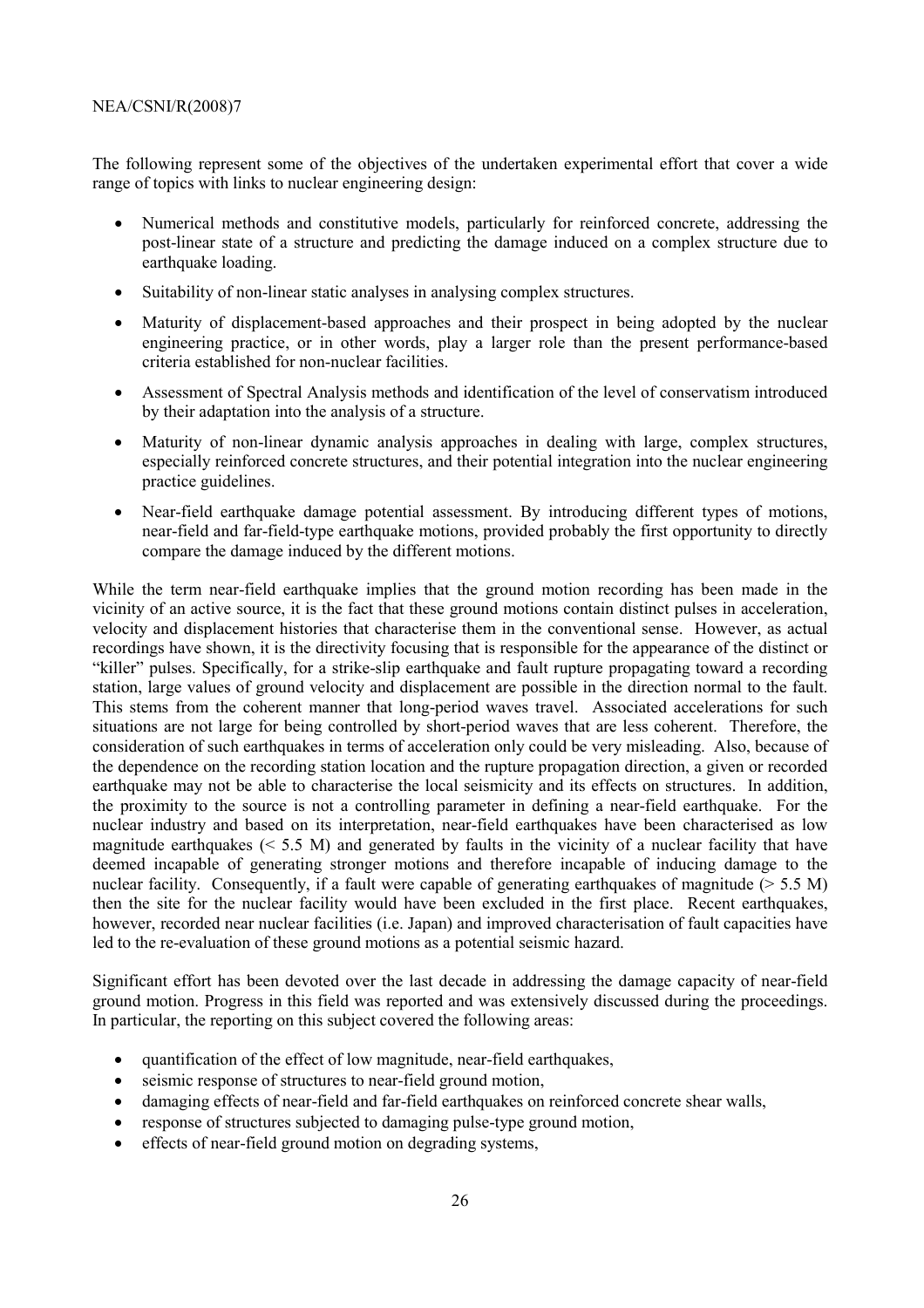- near-source strong motions of the 1999 Kocaeli earthquake,
- estimation of main shock from recorded aftershocks in the near-source of the Kocaeli earthquake.

Quantification of the low-magnitude, near-field effects was done through a statistical study that used a large strong motion database. The process focused on the damage induced by these earthquakes on reinforced concrete structures. The accelerograms in the database were characterised by local magnitude M and hypocentral distance. The statistical process revealed that near-field low magnitude earthquakes exhibit high peak ground accelerations and velocities at high frequencies with short duration Arias intensity. In assessing damage to RC structures, evidence is that the near-field earthquakes are less damaging than far-field, higher magnitude even when the dominant frequencies coincide with structural frequencies. The primary reason/explanation is that the high acceleration (occurring during the dominant pulse) induces plasticity effects on the structure causing lowering of the structural frequencies for the remainder of the event.

In an effort to compare response spectra of NFE records from recent events to the standard spectra used in the design of nuclear structures, a study was performed focusing on the response of structures. What the various analyses showed is that near-field earthquakes have more impact on the response of long-period (low-frequency) structures. This is an important feature when evaluating the need for including this type of earthquake in nuclear design. Nuclear facilities have frequencies in a higher range. However, given that acceleration may not be the best indicator of the potential to cause damage, but rather that the velocity pulse magnitude and duration of these records may be better indicators, the issue of NFEs being a "no, never mind" for nuclear facility design needs further evaluation. Also, given that the uniform hazard spectrum when used in design raises concerns for underestimating the seismic demand in the long period range, considerations of NFEs in the design, which have high seismic demand in the long period range, may help resolve the controversy. A different study also focusing on the damage potential of near-field earthquakes concluded that it is indeed the velocity, displacement and energy parameters that are the true indicators of the damage potential and similarly as above in the long period range. Further, as noted in numerous studies, it is the forward directivity that matters most.

To make the connection between the extensive damage to buildings observed in the 1999 Kocaeli earthquake and the ground motion that resulted during the event, studies were performed in an effort to reconstruct the strong motion of the main event using empirical Green's functions and aftershock recordings. The validity of the process that produced the synthesized strong motion record at the heavily damaged areas was confirmed by reproducing the strong motion accelerations at various record stations near the fault. A separate study aimed to also reconstruct the main shock using aftershock records and inversion techniques revealed that very strong accelerations were observed normal to the fault. The excessive accelerations observed are attributed to site amplification effects.

In the area of seismic input motions appropriate for design, the topics covered during the workshop included: (a) evaluation methods leading to design-basis earthquake, (b) generation of synthetic strong ground motions, and (c) probabilistic/stochastic models appropriate for the extraction of key parameters as well as hazard assessment.

In particular, studies that rely on earthquake observations using down-hole arrays and focusing on the two distinct aspects shown below have been launched:-

- Evaluation methods for seismic wave propagation, a study initiated in 1994 and using array data from the Kobe area and with major objective to verify currently used methods for evaluation ground motions on the basis of seismic wave propagation data.
- Evaluation methods of strong ground motion in the *near-field* region, a study relying on near-field strong motion data mainly from California.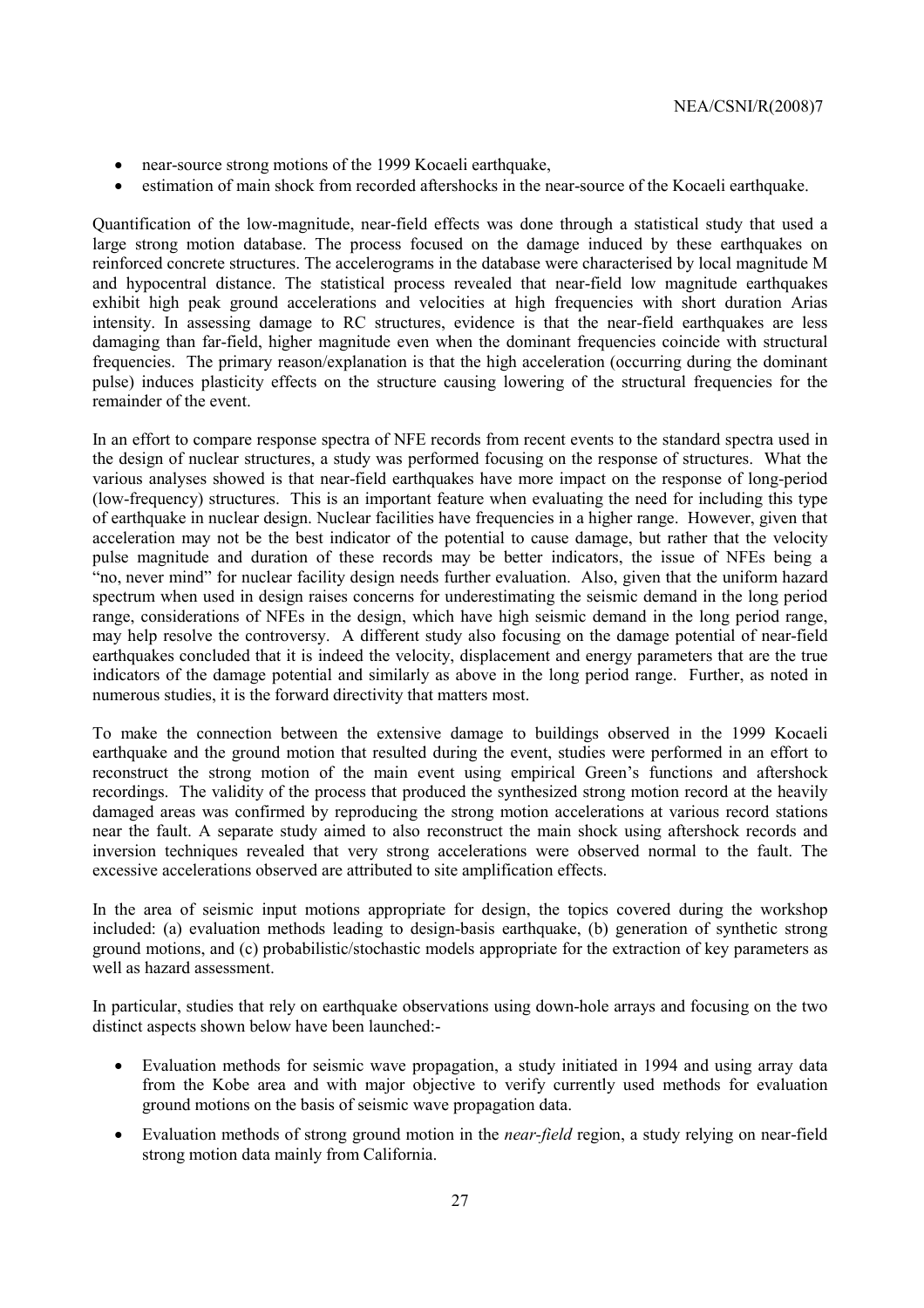Recent studies sponsored by the USNRC resulted in a set of recommendations for developing response spectra shapes and subsequently seismic ground motions for design and analysis of nuclear facilities. The methodology was based on rock site conditions (for both western and central/eastern US). Procedures that will lead to response spectra at soil sites and derived from rock site spectra have also been developed as part of this USNRC effort

To arrive at hazard-consistent free-field design spectra at a facility (in-structure design spectra generation is still under way), the recommended approach in this study incorporates:

- a probabilistic seismic hazard analysis for **rock site** conditions,
- a uniform hazard spectrum at an appropriate for nuclear facilities annual frequency of exceedance,
- de-aggregation of seismic hazard at 1 Hz and 10 Hz structural frequencies (while incorporating recommended spectral shapes into the PSHA attenuation model),
- scaling of spectral shapes to match the UHS amplitudes.

To link the hazard-consistent spectra to the design of a nuclear structure founded on rock, the UHS can be modified by a scale factor that ensures consistency in the frequency of component failure across a wide range of structural frequencies. To develop site-specific spectra for soil sites various options are recommended but with the commonality that the UHS rock spectra developed for the site are used as the starting point. In brief, these options include:

- use of rock UHS as the rock outcrop control motion (simplest approach),
- use of the de-aggregated spectra at 1 Hz and 10 Hz scaled to UHS as control motions,
- development of mean transfer functions through convolution or development of soil (rather than rock) UHS using site-specific soil attenuation models.

Along the same lines with the USNRC initiative above, an empirical method for evaluating response spectra and time-dependant features of both horizontal and vertical ground motions on the free-field of rock sites has been proposed. The uniqueness of this empirical approach relies on a matrix consisting of four (4) magnitudes and four (4) hypocentral distances at a control point in the seismic bedrock. The response spectra associated with different magnitude and hypocentral distance are determined by interpolation between values in the selected matrix. After establishing the control point spectra, the free-field spectra (rock) are deduced from horizontal and vertical wave amplification analysis. In exercising this method, of particular interest have been the studies on near-field or near-source effects and the identification of special correction factors that can be applied to the spectra generated by the proposed method in order to account for near-field effects. Attempts to match spectra from Kobe and Kocaeli earthquakes were made.

In assessing the damaging capacity of earthquakes, following observations from the recent damaging earthquakes, and their implications for the seismic engineering practice used to-date, results and observations from specific tests aiming to evaluate the damage resistance of structures (not necessarily nuclear structures) such as lightly reinforced, multi-storey, shear-wall structures or masonry infill frames were reported. The latter is prompted by the necessity to identify the connection between the reinforced concrete frame and the infill, non-structural wall typically an un-reinforced masonry panel. New evidence suggests that there is indeed a significant effect on the R/C frame, especially in its global response (torsional behaviour) as well as "local" interaction (exertion of shear and normal loads on the R/C frame members). While this issue, as mentioned above, is not as relevant to the nuclear design and practice but it affects conventional structures in many parts of the world experiencing strong earthquakes.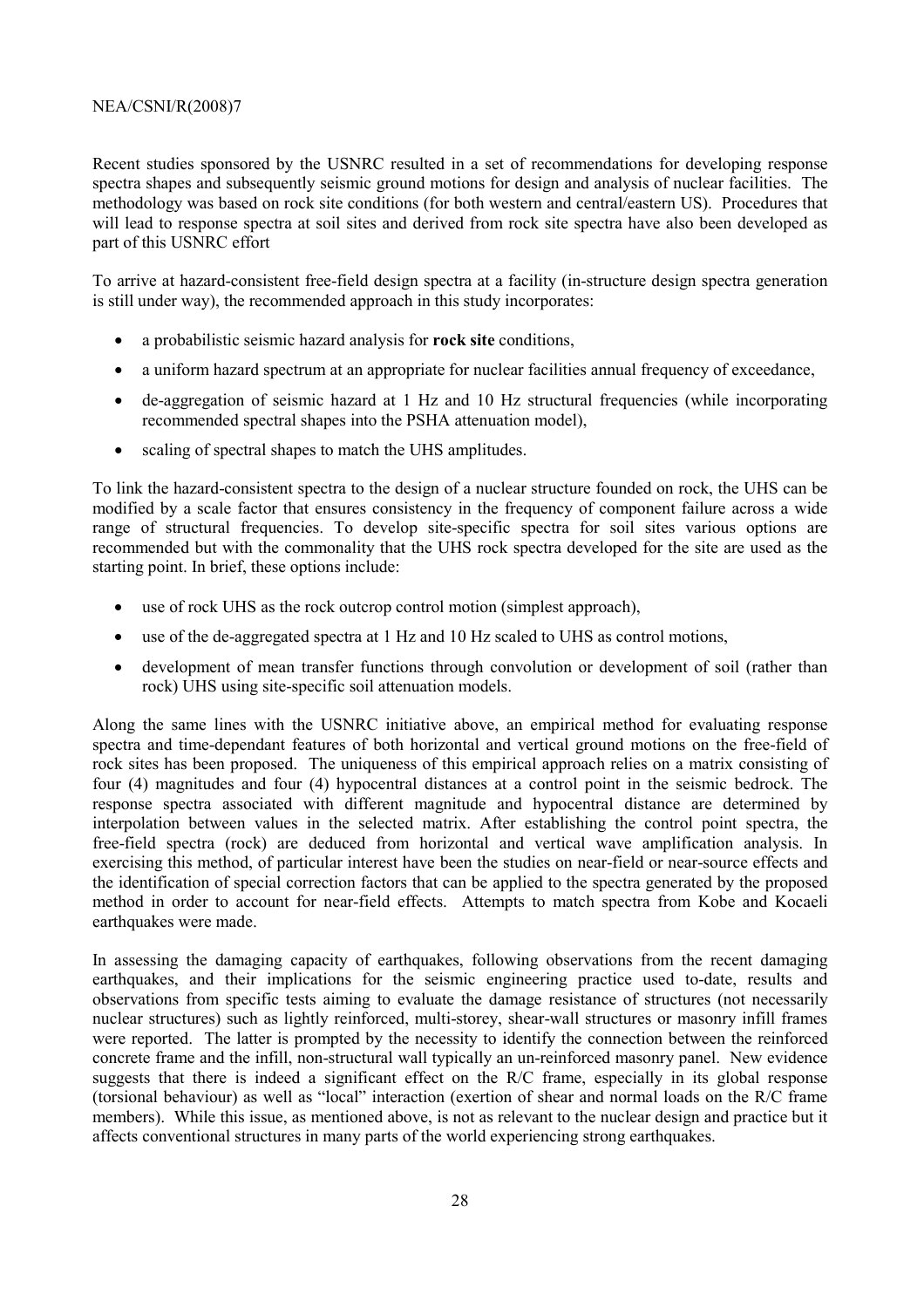In addition, efforts relying on empirical models and damage observations on multi-storey structures during earthquakes have attempted to correlate the damage with earthquake controlling parameters which may not necessarily coincide with those assumed in practice to-date. A key finding, prompting recommendations for a change in the way structural damage is linked to earthquake key features, is that peak ground velocity rather than peak ground acceleration may be a more valid indicator. Research work focusing on the validation of empirical and/or analytical models and combined with further damage assessment on structures is needed before the seismic engineering practice can adopt these new indicators as guidance in the design of nuclear or even conventional facilities.

The evolution and trends in regulatory guidance resulting from recent seismological studies, experimental efforts, empirical/analytical model development, but primarily from earthquake observations and their effects on nuclear as well as conventional facilities, were also discussed. Key themes in the reporting from the various regulatory entities were the adoption, or not, of probabilistic hazard assessment procedures in establishing ground motion and/or design basis earthquakes for nuclear facilities. IAEA seismic safety guides, which are in the process of being revised, have adopted the position that PSHA approaches be adopted and guidance for linking PSHA to the development of uniform hazard response spectra. It should be pointed out that the development of response spectra in the seismic hazard analysis is treated separately from the response spectra in the seismic design guide (the former being linked to the NPP site and the latter to the resulting "local loads"). The reasoning behind the push in the revised IAEA guidance of probabilistic seismic hazards is the trend that exists in a number of the member states following IAEA guidelines for conducting external event PSAs. PSA studies, conducted during the time of the workshop for a number of existing NPPs, primarily in the former Soviet Union countries, as part of safety re-evaluation require seismic hazard curves which can extend to lower event frequencies per year were discussed during the workshop. Of interest to mention is the recommendation to examine paleoseismological data in a region of interest more carefully as it represents the link between historical seismology and neotectonic studies. Adaptation of the IAEA guidelines in member states that are undergoing safety re-evaluation of existing NPPs was also reported.

The possibility of the implementation of risk-informed design basis earthquake ground motions is being entertained in Japan through the modernisation of the Examination Guide for Seismic Design. What has prompted this discussion is the controversy surrounding the existing guidelines in defining the  $S_2$  level earthquake (or design basis extreme earthquake) and the damage experienced by densely populated areas during the 1995 Kobe and 2000 Tottori-ken Seibu earthquakes. In particular, the  $S_2$  earthquake is defined, according to the existing code, as a 6.5 magnitude earthquake at 10 Km hypocentral distance and resulting from a blind fault. This guideline has been applied to the design of all existing NPPs in Japan. The destructive nature of the "near-field" 1995 earthquake at Kobe as well as the 2000 Tottori-ken Seibu, which resulted from a previously unknown fault, has called into question the criteria used in establishing the  $S<sub>2</sub>$  earthquake for NPP design. The on-going revision process is considering the advancements made in recent years in seismology, geology and earthquake engineering to ensure seismic safety performance of NPPs from risk management standpoint. In particular, the revision process is considering the establishment of a site evaluation earthquake  $S_s$  to establish reactor safety by the plant seismic capacity based on criteria associated with high confidence low probability (HCLPF). It appears, however, that a number of sticky points exist before the application of the proposed probabilistic approaches apply to the Examination Guide, namely:

- limited understanding of earthquake occurrence to allow the determination of DBE through probabilistic methods,
- quantification of uncertainties and consequently risk stemming from (a) seismological/geological/site data, and (b) variability in the success of the functionality of safety systems.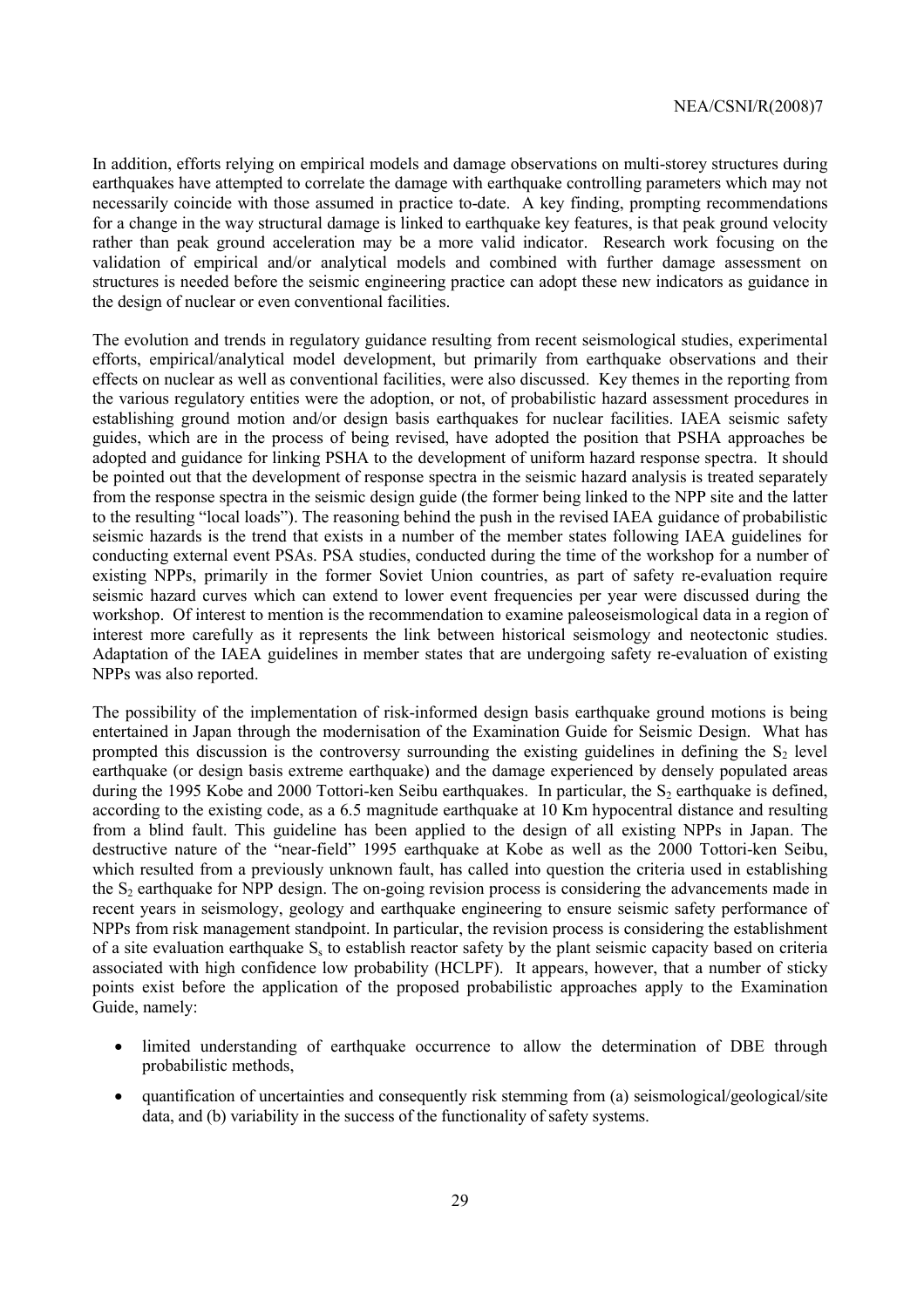The USNRC involvement in the evolution of seismic regulatory guidance has at this stage materialized in the form of recommendations (NUREG/CR-6728) on design ground motion spectra that are hazard and risk consistent [Ref. 5]. Recommendations for response spectra shapes and rock conditions have been generated for western and central/eastern U.S. Procedures through which spectral shapes for soil conditions, deduced from rock spectra derived for a given site, have also been identified and recommended for use.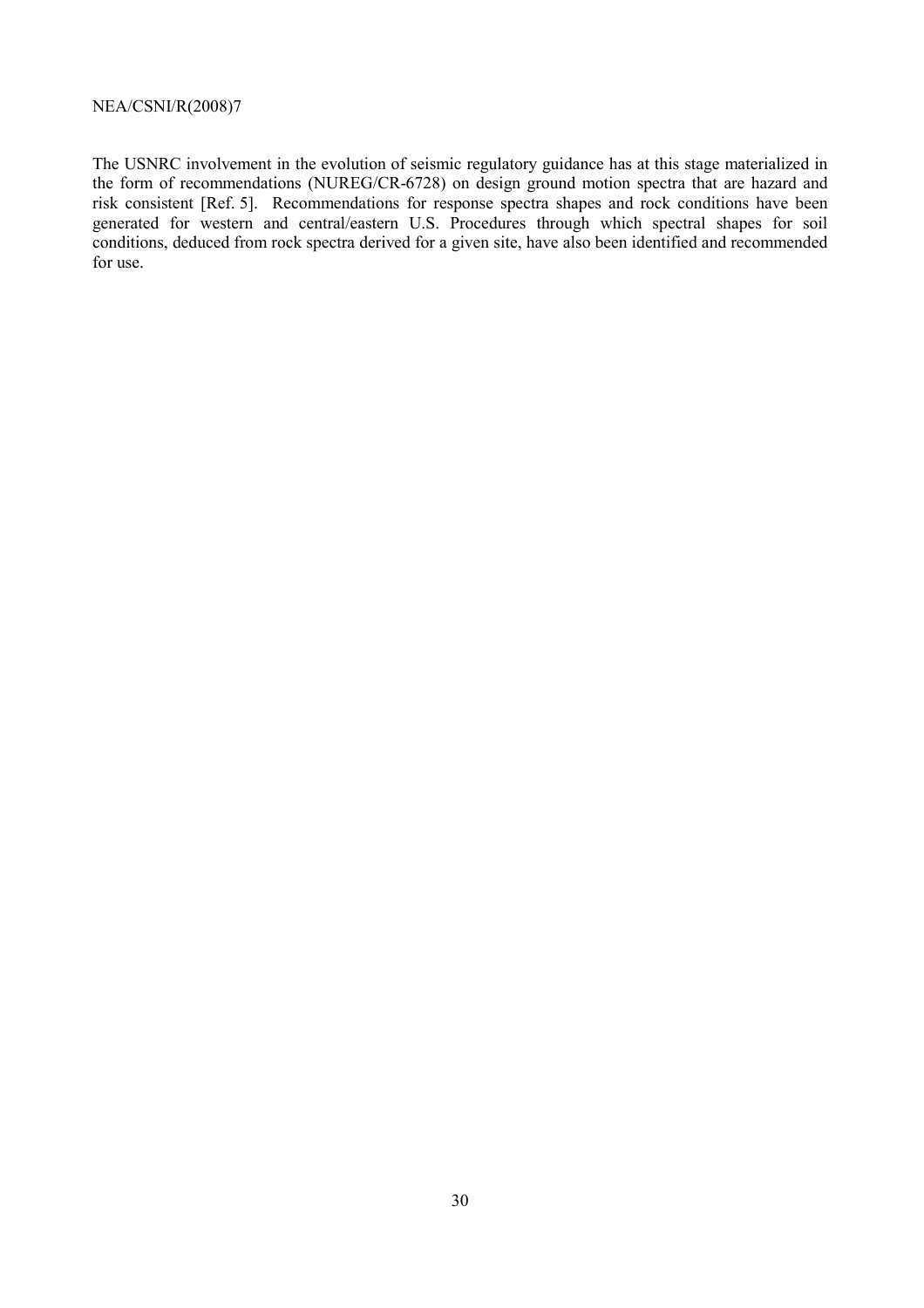### **4. SEISMIC INPUT MOTIONS INCORPORATING RECENT GEOLOGICAL STUDIES**

This third workshop in the series of three was hosted by NIED in Tsukuba, Japan in November, 2004, focused considerable discussion and attention to the results of most recent deep geological studies aiming at seismic source characterisation, fault structure and fault capability and at assessing how these findings might influence the definition of seismic input for seismic re-evaluation or design [Ref. 3]. The regulatory implications to member countries, some of which are in the process of revising their guidelines, and the engineering considerations (stemming from either the findings of the deep explorations and their connection with the design input or from advancements within the practice that derive from the better understanding of damage mechanisms, structural response and the aiding of fast advancing numerical models) occupied the balance of discussions.

In a comprehensive overview of the state of knowledge of fault structures and their direct link to strong ground motions, observations from recent earthquakes (such as the 1999 Kocaeli, 1999 Chi-Chi and 2002 Denali) were presented along with results from field studies aimed at characterising the mechanics of special fault structures (such as the one near Corinth, Greece). Also, presented were closer examinations of the Parkfield and the Chuetsu, Niigata Earthquake. Specifically, it has been assessed that the 1999 and 2002 earthquakes accompanied by large surface slip exhibited weak ground motions at short and intermediate periods, reconfirming observations from previous earthquakes. These earlier earthquakes made the connection between earthquake asperities and strong ground motions. It has long been suspected that earthquakes with deep asperities induce stronger ground motions than those of shallow asperities. This is very significant given that the recent wave of fault explorations is aiming at asperity characterisation and therefore the implications are that these studies have to focus deeper into the fault to draw conclusions about the presence of asperities and their potential for strong motion generation.

Several studies have been recently launched in Japan aiming at the characterisation of asperities and their tendency to reform or be the source of subsequent events as well as the establishment of the link between asperities and strong motions. Specifically, studies based on double-difference tomography were conducted at the site of two large, shallow earthquakes. Based on the earthquake aftershocks, a detailed velocity structure near the fault plane was deduced. From the velocity mapping it was concluded that for both events large slip areas (or asperities) are distributed near high velocity pockets. This is significant because it provides a path toward the identification of locations along a fault where large slips can potentially occur by associating them with velocity distribution along the fault ahead of the occurrence. To address the same point, i.e. location and categorisation of asperities from seismicity pattern changes prior to large earthquakes, a field study involving a 20-year close monitoring of the micro-seismic activity in a seismic-prone zone was conducted. Key controlling parameters were revealed indicating the state of the "locked" zone. In particular, changes in the in the seismicity rate were observed as well slow "slipping" around the edge area. The study is attempting to correlate these observations resulting from background seismicity and to extract information on a potential asperity that could be the instigator of the next large slip on the fault. Also, reported was an ambitious geophysical study that involves a very deep (1000 m) borehole near an active fault with the goal of measuring initial stresses and observing crustal activity. The installation of the instrumentation had just been completed and therefore no long-term observation results were available at the time of the workshop. Realising the potential for large earthquake prediction along a known fault, studies adopted semi-empirical and analytical models which when validated against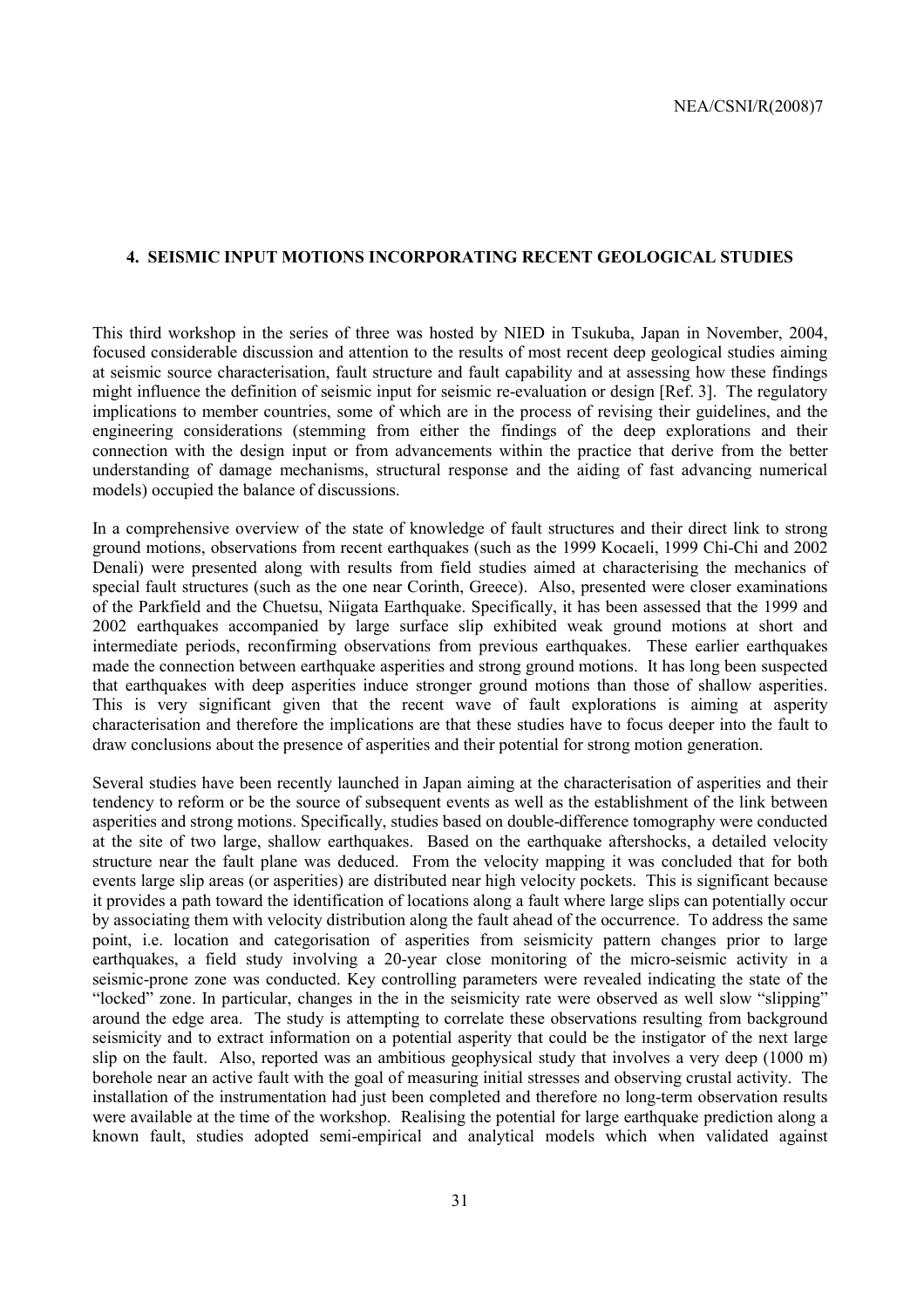observations can be used to estimate asperity effective stresses for inland earthquakes generated by large strike-slip faults.

While considering that the understanding of asperity formation, locating them along faults through advancements in large-scale imaging techniques will provide an excellent tool of predicting earthquake occurrence. The uncertainty level in establishing the controlling parameters is still high. The synergy of exploratory field data, inversion techniques and simulation models validated on the basis of real measurements can help bridge the gap and reduce uncertainty. Therefore, the need for deep borehole research, including technical guidelines for optimisation of such undertaking, is paramount.

Also reported was the evolution of the regulatory positions in different agencies prompted by the experience and analysis of the recent earthquakes. The main theme, which has been common to all three workshops, is the maturity of probabilistic approaches and their slow implementation into the guidelines. IAEA in particular has been involved in a process of revising its guidelines (*Evaluation of Seismic Hazards for Nuclear Power Plants*) and has recommended increased emphasis in the probabilistic treatment of seismic hazard and in the use of paleo-seismological studies. The French seismic guidelines which are based on deterministic approaches have been recently modified to account for progress made in the fields of paleo-seismology and site effects. In Japan, a process has been initiated to assess what changes to the *Examination Guide for Aseismic Design of Nuclear Power Reactor Facilities* are necessary given the wealth of earthquake experience of the last twenty years and the advancements in both technology and analysis tools. A focal point in this process is the definition of seismic input motion for NPP design. Also, efforts are under way to generate hazard maps for the whole of Japan using two approaches, one probabilistic that involves frequency of occurrence of strong earthquakes, and the other deterministic based on approaches using scenario earthquakes.

In the field of seismic engineering an array of experimental studies on systems as well as simulation-based analyses were presented. Experimental efforts have been looking at:

- Obtaining real-time displacements of large structures and through the establishment storey drift ratios allow damage assessment of the structure by comparison with pre-determined threshold stages of progressive damage (process could be termed "structure health-monitoring"). The method has been implemented through a pilot study at a high-rise building.
- Experimental and simulated response of nuclear piping systems. The experimental side of the effort is performed on a shake table where simplified piping system is subjected to excitations. Simple piping elements are tested with displacement-controlled cyclic bending. The analytic models attempt to predict the structural degradation.
- A large-scale experiment was recently conducted at the European Test Site in Greece. The experiment aimed in assessing the effects of flexible support conditions to the global dynamic response of a structure (in the particular case a bridge pier). The secondary scope of the test was the validation of numerical simulations (i.e., dynamic analysis finite element codes) against a controlled test.

The theoretical/numerical efforts represented progress in the characterisation of input ground motions for sites with spatially variable soils and in understanding how such variability may affect soil-structure interaction. A process enabling the enveloping of combined uncertainties associated with the variability in the soil properties and in the input motion was identified. Also, presented were efforts to generate artificial time histories that are appropriate for non-linear seismic analysis of structures.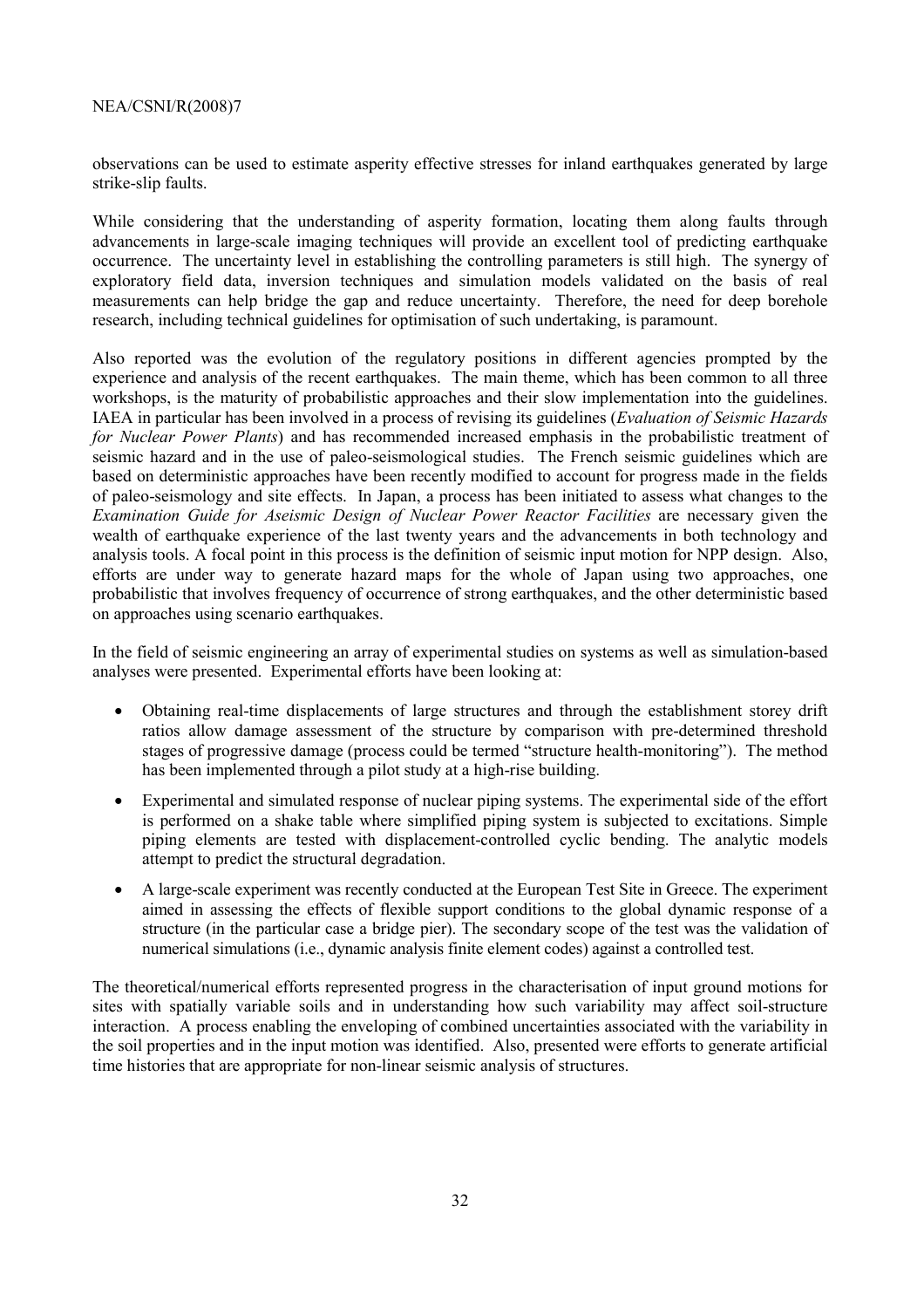## **5. SUMMARY AND RECOMMENDATIONS**

### *5.1 Workshop conclusions*

The three workshops brought together earth scientists (seismologists, geologists, geotechnical engineers) and earthquake and structural engineers and launched an extensive discussion on all the components of seismic safety of nuclear facilities including seismology, site effects, and structural response. Advances in:

- a) the characterisation of faults through geological studies and the fitting of data from existing databases into refined models,
- b) detailed geophysical/geotechnical analyses of sites in conjunction with earthquake monitoring and tests,
- c) significant improvements in modelling and simulation of structural response as well as large-scale tests.

have highlighted the need to re-examine accepted seismic design practice and to implement ways to improve safety. During the course of the three workshops the regulatory aspects and implications of the recent developments in the various components of seismic safety (seismic input, probabilistic approaches, etc.) were identified along with the current status and trends of the different regulators regarding implementation of new findings into the safety guidelines.

While each workshop had a particular focus area (such as the engineering characterisation of seismic input, the relation between seismological data and seismic engineering, or seismic input motions incorporating recent geological studies), the presentations and deliberations covered a variety of topics allowing for a degree of overlap among the workshops and in the regulatory implications of the studies reported. Such overlap provided the basis for observing progress or trends in particular areas, especially trends in the evolution of regulatory guidelines, within the timeframe encompassed by the three workshops.

A comprehensive review of the issues discussed during these workshops and of the recommendations offered by the three involved groups (seismologists, earthquake engineers and regulators) to resolve outstanding seismic questions, has led to the following conclusions.

The extensive research and its results, which at times challenge the accepted philosophy of the current regulatory guides and earthquake engineering practice, need to influence the revisions of these guidelines in ways that include probabilistic seismic hazard analysis and assessment along with the traditional deterministic approaches. Deterministic models that have been used to establish extreme level earthquakes (i.e.  $S_2$  earthquake for analysis of NPPs in Japan or SSE in the United States) may not account for the set of uncertainties surrounding a single deterministic scenario. On-going revisions of seismic standards are either recommending greater involvement of probabilistic measures in the process (e.g., at IAEA where a significant portion of the focus is on the safety re-evaluation of existing NPPs or on sites where a PSHA is needed for PSA analyses) or are entertaining the greater involvement of probabilistic measures (i.e. Japan) with reservations stemming from the uncertainties inherent to the process or with earthquake occurrence, NPP safety system functionality, or the establishment of safety goals.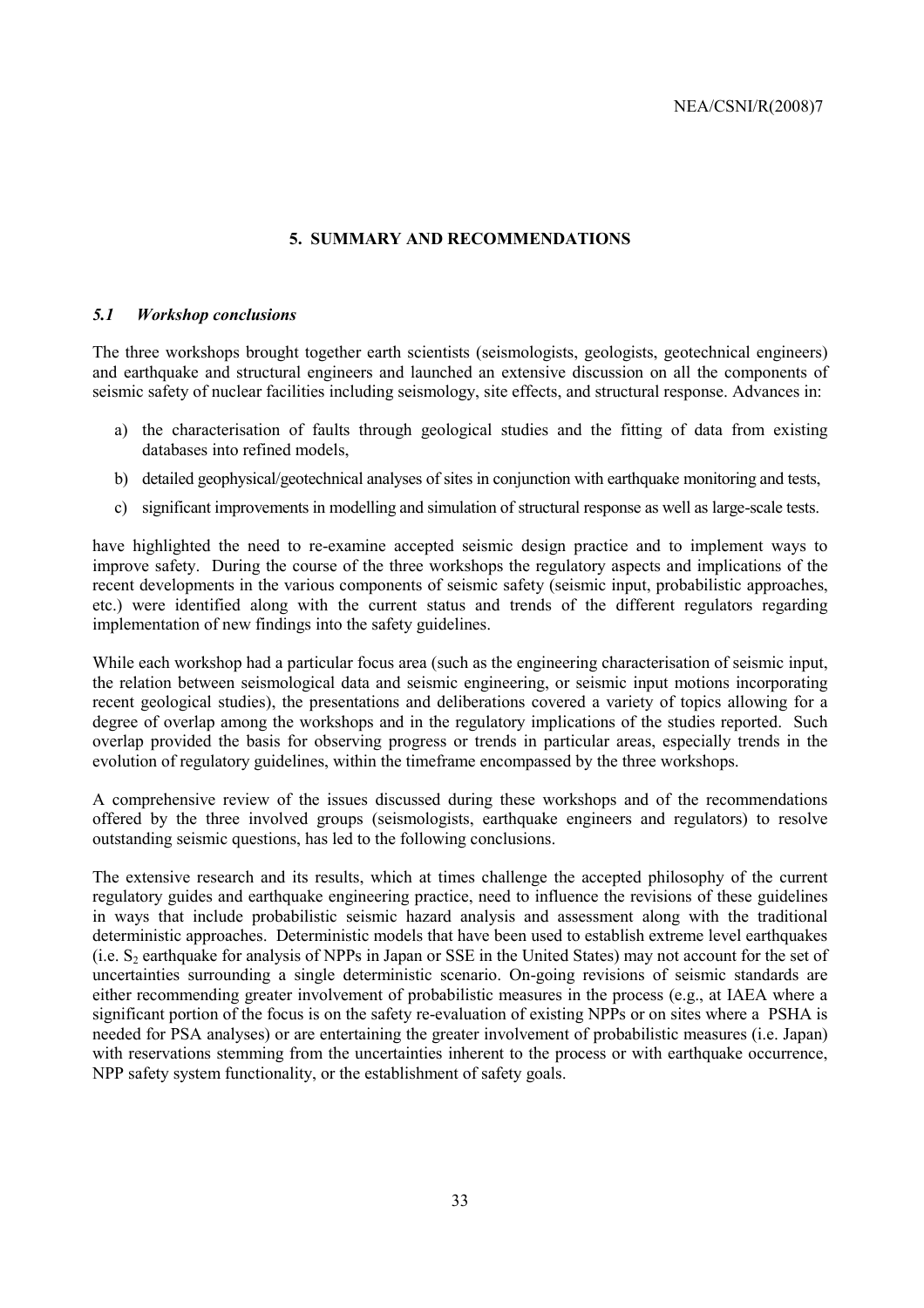Ongoing studies on seismic response of sites employing extensive down-hole arrays and/or deep drilling into fault lines to determine:

- a) the role of asperities in strong ground motion generation, as well as the mechanism of their evolution,
- b) the connection between asperities and the next fault slip,
- c) initial fault stresses,
- d) the presence/capability of buried faults.

these will all help shed light onto the uncertainties that continue to impede the full acceptance of probabilistic measures into practice.

The fact that it is the input motion on which the design or re-evaluation of an NPP will be based or judged is central to the seismic safety process. The identification of controlling earthquake parameters (or NPP site-specific ground motion) and their coupling with the structural characteristics still remains an issue of continuing debate. Experimental efforts on structures subjected to ground motion or field tests involving typical NPP structures on sites experiencing natural earthquakes and/or induced vibrations have identified features that are not accounted for in the current practice. In particular, under question are:

- a) the use of peak accelerations in the earthquake record as the key indicator for structural damage or its replacement by indicators based on the peak velocity and velocity pulse duration as well as energy in the earthquake signal,
- b) the appropriateness of response spectra to represent the input for the design of nuclear structures,
- e) the role of non-linear effects in the structural response and damage assessment.

The wealth of research efforts dedicated to ground motion simulation and to benchmarking of the sophisticated models that deal with either NPP site response, structural response indicate that the field has reached a significant level of maturity. This level of maturity may be such to allow the design process to move to the next level where accounting for or allowing of non-linear behaviour is acceptable. In a recent report on an IAEA sponsored research project [Ref. 6], the capability of these sophisticated new models to incorporate complex constitutive relations and geometries was demonstrated. The fact remains, however, that the significant progress in the modelling/simulation field, which has taken advantage of the explosion in computing capacity and sophistication in recent years, has been instigated by the conventional rather than the nuclear design sector.

### *5.2 Workshop recommendations*

Most recent catastrophic earthquakes appear not to follow anticipated behaviour that has influenced the seismic design philosophy. In particular, near-field effects and the connection of vertical motions with structural damage are in need of further examination. A flurry of activity to re-evaluate the damage potential of low magnitude  $( $5.5 \text{ M}$ )$  near-field earthquakes (NFE) has been in progress since introduced during the first workshop. As noted earlier in the report, these low magnitude earthquakes were played down or de-emphasised during NPP siting considerations on the basis that the nearby faults that produce them were thought to be incapable of inducing larger magnitude earthquakes. However, further examination into this type of earthquake revealed that it may not be the magnitude alone that defines their damage potential but their directivity accompanied by the presence of a dominant, low frequency pulse in the velocity trace of the motion. Experiments on structures using near-field type inputs [e.g., CAMUS shaking table test performed by CEA and described in Ref. 6] attempted to assess the damageability of these earthquakes and compare them to damage caused by their far-field counterparts that are used in the seismic design guidelines. The consensus of several analysts attempting to draw conclusions from the experiment is that of lesser damage potential, more research that looks into the response of other types of structures to these classes of earthquakes is needed.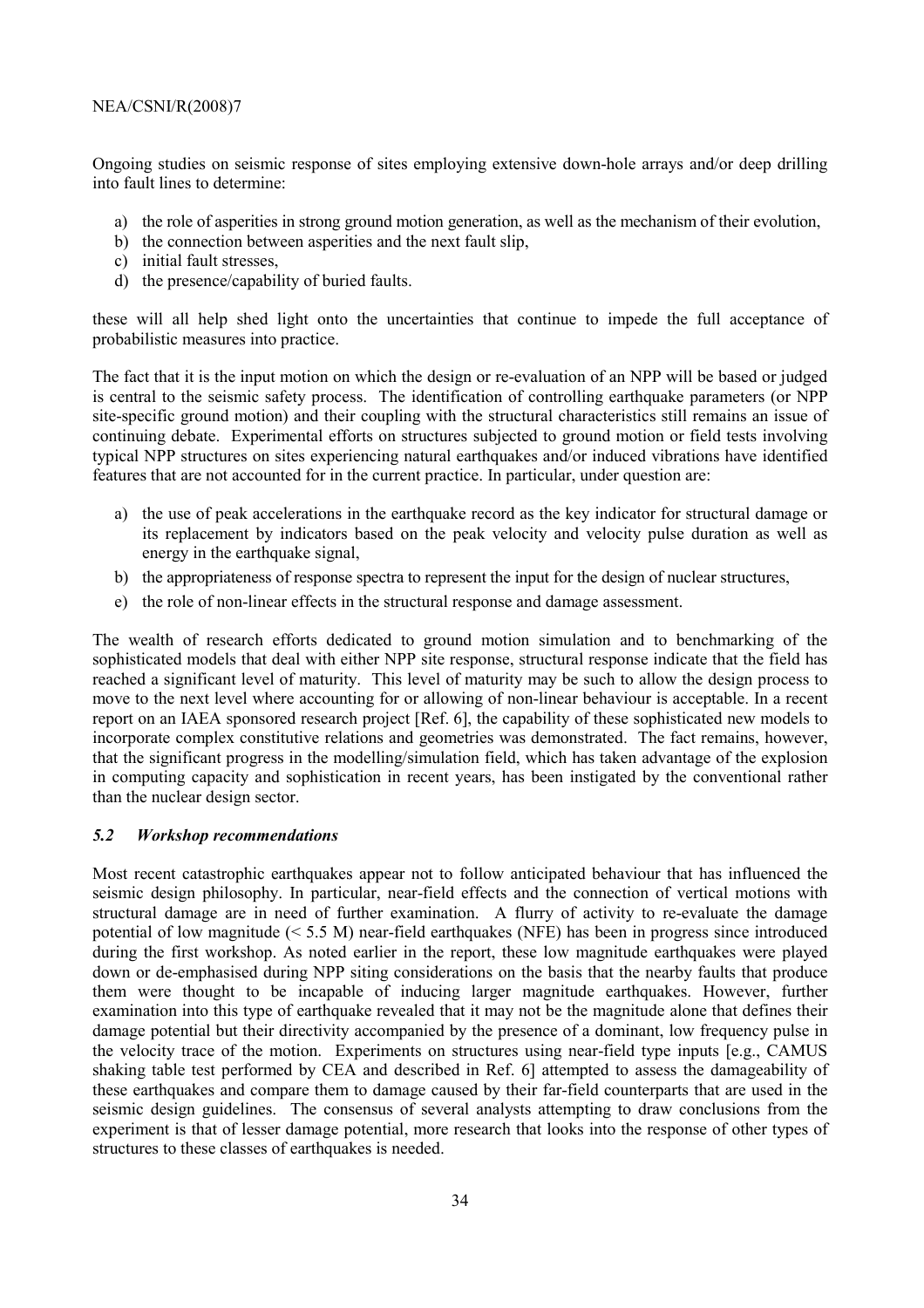Further, there is need for re-examination of the role of vertical motions on structures. Closer examination of damage caused by the recent catastrophic earthquakes and of the delineation of the individual contributions to damage from horizontal and vertical motion is paramount. There are several field studies based on extensive down-hole arrays that are focusing in on the H/V ratios. The findings of these field studies are essential for the development of widely accepted vertical site response methodologies. Field studies, presented at the workshops and discussed earlier in the report, point out that equivalent non-linear models may not be applicable (an approach that has been used extensively) and there is need for implementation of purely non-linear models with non-linear properties deduced from laboratory experiments. On top of that, 3-D models are the only reliable way to proceed. The now available computing capacity can make that possible.

Risk-informed or performance-based design approaches warrant further attention and consideration as they are implemented in upcoming revisions of regulatory guidelines. The seismological community, by relying on the wealth of new field data and improved models, has made great strides in the area of probabilistic seismic hazard assessment. These advancements have resulted in both epistemic uncertainty reduction and is seismic micro-zonation that can influence the definition of the seismic input at a nuclear site.

While advancements have been realised in both fields, i.e., earth sciences and earthquake engineering, as a result of new earthquake and geological data, dedicated experimental efforts, and analytical modelling, they have yet to be adopted into the regulatory guidelines and actual engineering practice. Therefore, in order for these advancements to make in rows into the nuclear seismic safety practice and design and thus have a positive influence on the nuclear field in general, they would need the strong endorsement of regulatory bodies which are effectively responsible for allowing the integration of new findings affecting the nuclear practice into the regulatory guidelines. This may be achieved by:

- 1) Maintaining the dialogue between earth scientists and earthquake engineers. The reality, which also became apparent during the course of the three workshops, is that there is lack of appreciation between them regarding the value of the research conducted separately in the two disciplines. This may stem from the fact that the earth science side is influenced by uncertainty while the earthquake engineering side must design with certainty. To allow for the two views to converge, a regulatory body can be the bridge between the two disciplines by (a) closely following advancements made in the two areas, and (b) establishing the overlap. An excellent example of overlap or cross-communication is the establishment of site-specific spectra or site response where both seismological models and earthquake engineering analysis models can be used.
- 2) Allowing for the regulatory guidelines to be more conducive to change and adaptation of new methods of either design or safety assessment of nuclear facilities. By allowing the implementation of new findings that challenge the established practice, the nuclear industry will catch-up to other sectors which have capitalised on new research and on computational advancements. The ability today to understand and model non-linear processes and complex systems in three-dimensional space, stemming from computational advancements and computing power, may allow for non-linearities to be considered, in part, in the seismic response of nuclear structures or the introduction of 3-D representation in the modelling and analysis in the place of idealised "stick" models.
- 3) Supporting or facilitating participation in large-scale experimental and field studies. Often dedicated experiments on test structures, while undertaken to understand the behaviour of certain types of nuclear structures under seismic loads, utilise earthquake characteristics that are well understood by the seismological side. An excellent example of both the value of wide-based experimental efforts and of the close communication between seismologists and earthquake engineers is the experimental study on the response of lightly reinforced shear walls to near field earthquakes organised by the IAEAC [Ref. 6].